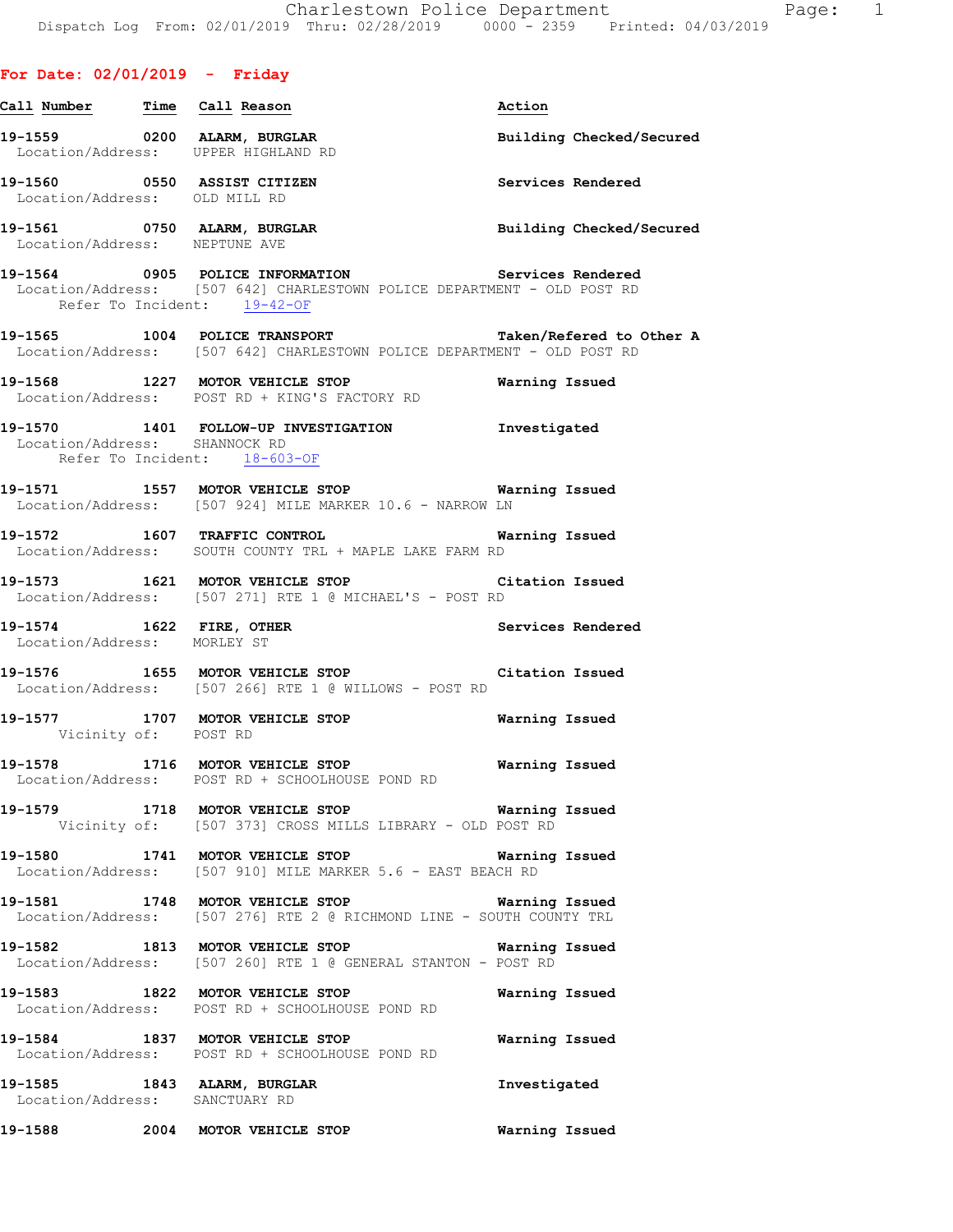Location/Address: SOUTH COUNTY TRL + CROSSLAND ST

**19-1589 2020 MOTOR VEHICLE STOP Warning Issued**  Location/Address: [507 270] RTE 1 @ BURLINGAME (MILE MARKER 6.0) - POST RD

**19-1592 2035 MOTOR VEHICLE STOP Citation Issued**  Location/Address: [507 100] RTE 1 @ FIORES (MILE MARKER 8.0) - POST RD

**19-1594 2103 ALARM, BURGLAR Building Checked/Secured**  Location/Address: [507 791] WHITE TAIL CIR

**19-1595 2122 MOTOR VEHICLE STOP Warning Issued**  Location/Address: [507 909] MILE MARKER 5.2 - WEST BEACH RD

**19-1597 2138 MOTOR VEHICLE STOP Warning Issued**  Location/Address: [507 299] RTE 1A @ NINIGRET PARK - OLD POST RD

**19-1599 2302 ALARM, BURGLAR Building Checked/Secured**  Location/Address: [507 64] RATHSKELLER RESTAURANT - OLD COACH RD

**19-1600 2318 ALARM, FIRE Investigated**  Location/Address: [507 201] KENYON INDUSTRIES - SHERMAN AVE

## **For Date: 02/02/2019 - Saturday**

**19-1607 0023 MOTOR VEHICLE STOP Warning Issued**  Location/Address: POST RD + CROSS MILLS RD

**19-1614 0110 MOTOR VEHICLE STOP Warning Issued**  Location/Address: POST RD + KING'S FACTORY RD

**19-1619 0134 HOUSE CHECK Building Checked/Secured**  Location/Address: [507 791] 18 WHITE TAIL CIRCLE - WHITE TAIL CIR

**19-1620 0138 HOUSE CHECK Building Checked/Secured**  Location/Address: [507 804] BEAVER LN

**19-1622 0150 ALARM, BURGLAR Building Checked/Secured**  Location/Address: SEA LEA AVE

**19-1623 0152 SUSPICIOUS ACTIVITY/VEHICLE Investigated**  Location/Address: CHARLES AVE

**19-1628 0232 HOUSE CHECK Building Checked/Secured**  Location/Address: COVE POINT EAST RD

**19-1629 0240 HOUSE CHECK Building Checked/Secured**  Location/Address: SHIRLEY DR

**19-1630 0302 MOTOR VEHICLE STOP Warning Issued**  Location/Address: POST RD + CROSS MILLS RD

**19-1631 0347 POLICE INFORMATION Services Rendered**  Location/Address: [507 642] CHARLESTOWN POLICE DEPARTMENT - OLD POST RD

**19-1633 0736 SUSPICIOUS ACTIVITY/VEHICLE Investigated**  Vicinity of: [507 22] BURLINGAME - NORTH CAMP - BUCKEYE BROOK RD

**19-1635 0916 FIRE, STRUCTURE Services Rendered**  Location/Address: TAMANACO DR

**19-1636 1116 FOLLOW-UP INVESTIGATION Services Rendered**  Location/Address: [507 435] SOUTH SHORE MENTAL HEALTH CHARLESTOWN HOUS - OLD POST RD

**19-1637 1133 MOTOR VEHICLE STOP Warning Issued**  Location/Address: [507 269] RTE 1 @ DRIVING RANGE - POST RD

**19-1639 1223 MOTOR VEHICLE STOP Warning Issued**  Location/Address: SOUTH COUNTY TRL + LAURI DR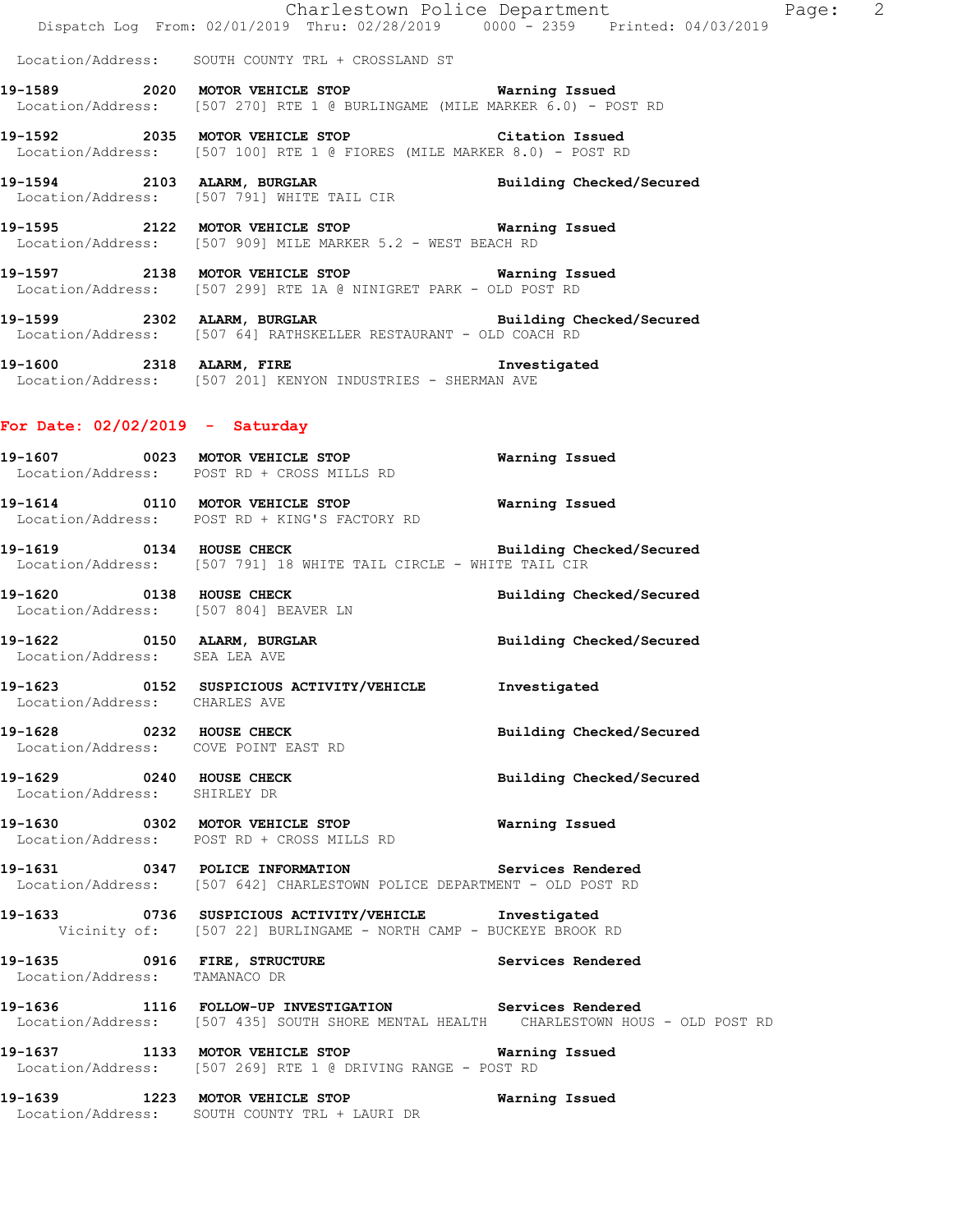Charlestown Police Department Page: 3 Dispatch Log From: 02/01/2019 Thru: 02/28/2019 0000 - 2359 Printed: 04/03/2019 **19-1640 1236 MOTOR VEHICLE STOP Arrest(s) Made**  Location/Address: SOUTH COUNTY TRL + JONATHAN DR Refer To Summons: 19-27-AR Summons: HARDING, EVAN Address: 194 NARROW LN CHARLESTOWN, RI Age: 24 Charges: OPER.U/FOREIGN LICENSE DURING SUSP.OR REVOC. **19-1642 1603 MOTOR VEHICLE STOP Citation Issued**  Location/Address: [507 914] MILE MARKER 6.8 - WILDFLOWER RD **19-1643 1625 MOTOR VEHICLE STOP Warning Issued**  Location/Address: CROSSLAND ST + SOUTH COUNTY TRL **19-1644 1654 MOTOR VEHICLE STOP Warning Issued**  Location/Address: OLD COACH RD + SHANNOCK RD **19-1645 1717 MOTOR VEHICLE STOP Warning Issued**  Location/Address: SOUTH COUNTY TRL + CAROLINA BACK RD **19-1646 1727 MOTOR VEHICLE STOP Warning Issued**  Location/Address: [507 260] RTE 1 @ GENERAL STANTON - POST RD **19-1647 1732 MOTOR VEHICLE STOP Warning Issued**  Location/Address: [507 914] MILE MARKER 6.8 - WILDFLOWER RD **19-1648 1756 MOTOR VEHICLE STOP Arrest(s) Made**  Location/Address: [507 275] RTE 1 @ WESTERLY LINE - POST RD Refer To Summons: 19-28-AR Summons: PRICE, ATRAYLE L Address: 9 THIRD ST NORWICH, CT<br>Age: 30 Age: 30 Charges: Driving after denial, suspension or revocation of license - 1st Offense **19-1649 1819 MOTOR VEHICLE STOP Warning Issued**  Location/Address: [507 914] MILE MARKER 6.8 - WILDFLOWER RD **19-1650 1947 MOTOR VEHICLE STOP No Action Required Vicinity of:** SHANNOCK RD Vicinity of: **19-1652 2125 MOTOR VEHICLE STOP Warning Issued**  Location/Address: [507 921] MILE MARKER 9.6 - CROSS MILLS RD **19-1653 2131 MOTOR VEHICLE STOP Warning Issued**  Location/Address: [507 260] RTE 1 @ GENERAL STANTON - POST RD **19-1655 2142 ROAD HAZARD/OBSTRUCTION Removed Hazard**  Vicinity of: ROSS HILL RD **19-1658 2216 MOTOR VEHICLE STOP Warning Issued**  Location/Address: [507 260] RTE 1 @ GENERAL STANTON - POST RD **19-1659 2228 MOTOR VEHICLE STOP Warning Issued**  Location/Address: POST RD + KING'S FACTORY RD **19-1660 2346 MOTOR VEHICLE STOP Warning Issued**  Location/Address: POST RD + WEST BEACH RD **For Date: 02/03/2019 - Sunday 19-1662 0000 MOTOR VEHICLE STOP Warning Issued**  Location/Address: POST RD + GENERAL STANTON LN **19-1663 0007 MOTOR VEHICLE STOP Warning Issued**  Location/Address: SK LINE - POST RD

**19-1664 0016 MOTOR VEHICLE STOP Warning Issued**  Location/Address: POST RD + GENERAL STANTON LN

**19-1665 0058 MOTOR VEHICLE STOP No Action Required**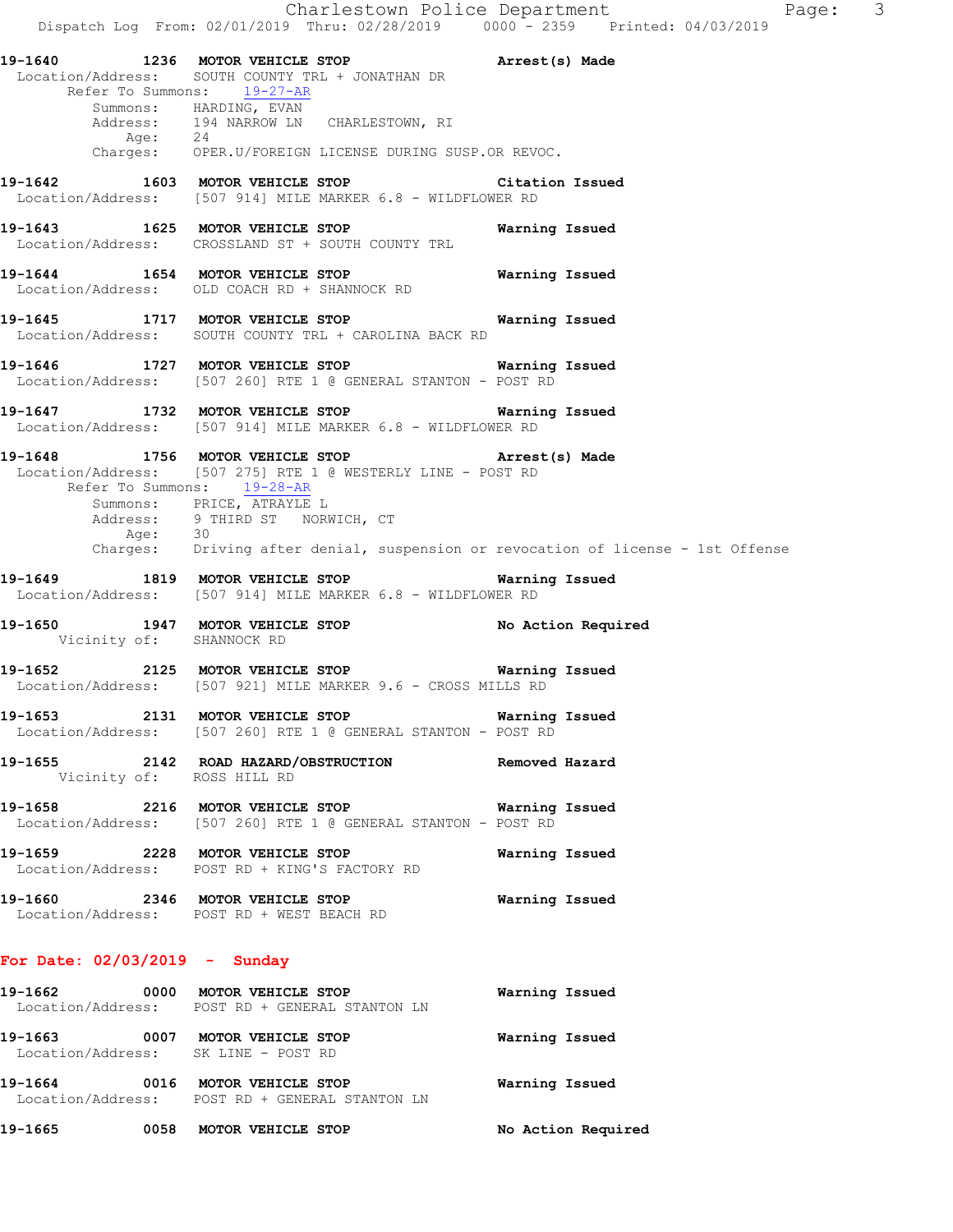|                                                               | Charlestown Police Department                                                                                                          |                          |
|---------------------------------------------------------------|----------------------------------------------------------------------------------------------------------------------------------------|--------------------------|
|                                                               | Dispatch Log From: 02/01/2019 Thru: 02/28/2019 0000 - 2359 Printed: 04/03/2019                                                         |                          |
| Location/Address: SK LINE - POST RD                           |                                                                                                                                        |                          |
|                                                               | 19-1666 0102 MOTOR VEHICLE STOP<br>Location/Address: SK LINE - POST RD                                                                 | Citation Issued          |
| Refer To Arrest: 19-29-AR                                     | 19-1669 0132 MOTOR VEHICLE STOP<br>Location/Address: POST RD + WILDFLOWER RD                                                           | Arrest(s) Made           |
|                                                               | Arrest: WHITE, TAYLA J<br>Address: 174 WOODBINE RD WAKEFIELD, RI<br>Age: 24<br>Charges: DUI/DRUGS/ALCOHOL/1ST OFFENSE - B.A.C. UNKNOWN |                          |
|                                                               | Refusal to Submit to Chemical Test - 1st Violation                                                                                     |                          |
|                                                               | 19-1670 0223 POLICE TRANSPORT<br>Location/Address: POST RD + WILDFLOWER RD                                                             | Services Rendered        |
|                                                               | 19-1674 0403 HOUSE CHECK Building Checked/Secured<br>Location/Address: [507 865] ARNOLD FAMILY CABIN - KING'S FACTORY RD               |                          |
|                                                               | 19-1675 0427 MOTOR VEHICLE STOP Citation Issued<br>Location/Address: [507 604] BESTWAY GAS STATION - POST RD                           |                          |
|                                                               | 19-1676 0459 OFFICER WANTED<br>Location/Address: [507 789] SAND PLAIN RD                                                               | Investigated             |
|                                                               | 19-1678 0527 MOTOR VEHICLE STOP<br>Location/Address: SOUTH COUNTY TRL + SHERMAN AVE                                                    | No Action Required       |
|                                                               | 19-1679 0542 MOTOR VEHICLE STOP<br>Location/Address: [507 941] DRIVING RANGE - POST RD                                                 | Warning Issued           |
|                                                               | 19-1680 0554 MOTOR VEHICLE STOP<br>Location/Address: POST RD + CROSS MILLS RD                                                          | Warning Issued           |
|                                                               | 19-1681 0618 MOTOR VEHICLE STOP<br>Location/Address: POST RD + CROSS MILLS RD                                                          | No Action Required       |
| Location/Address: ROSS HILL RD                                | 19-1682 1206 ASSIST OTHER POLICE DEPT Taken/Refered to Other A                                                                         |                          |
|                                                               | 19-1685 1844 MOTOR VEHICLE COMPLAINT Could Not Locate<br>Location/Address: [507 258] RTE 1 @ SOUTH KINGSTOWN LINE (MM 11.4) - POST RD  |                          |
|                                                               | 19-1686 1852 MOTOR VEHICLE STOP Citation Issued<br>Location/Address: [507 258] RTE 1 @ SOUTH KINGSTOWN LINE (MM 11.4) - POST RD        |                          |
|                                                               | 19-1688 2235 MOTOR VEHICLE STOP<br>Location/Address: POST RD + SCHOOLHOUSE POND RD                                                     | Warning Issued           |
| 19-1689 2244 MOTOR VEHICLE STOP                               | Location/Address: POST RD + KING'S FACTORY RD                                                                                          | Warning Issued           |
| 19-1690 2315 FIRE, OTHER<br>Location/Address: OLD SHANNOCK RD |                                                                                                                                        | Services Rendered        |
|                                                               | 19-1691 2333 MOTOR VEHICLE STOP<br>Location/Address: POST RD + ROSS HILL RD                                                            | Warning Issued           |
|                                                               | 19-1692 2345 MOTOR VEHICLE STOP<br>Location/Address: POST RD + EAST BEACH RD                                                           | Warning Issued           |
| For Date: $02/04/2019$ - Monday                               |                                                                                                                                        |                          |
| 19-1705 0233 HOUSE CHECK                                      | Location/Address: [507 526] OLD POST RD                                                                                                | Building Checked/Secured |
| 19-1711 0958 ALARM, BURGLAR                                   |                                                                                                                                        | Building Checked/Secured |

Location/Address: CHARLESTOWN BEACH RD

Page: 4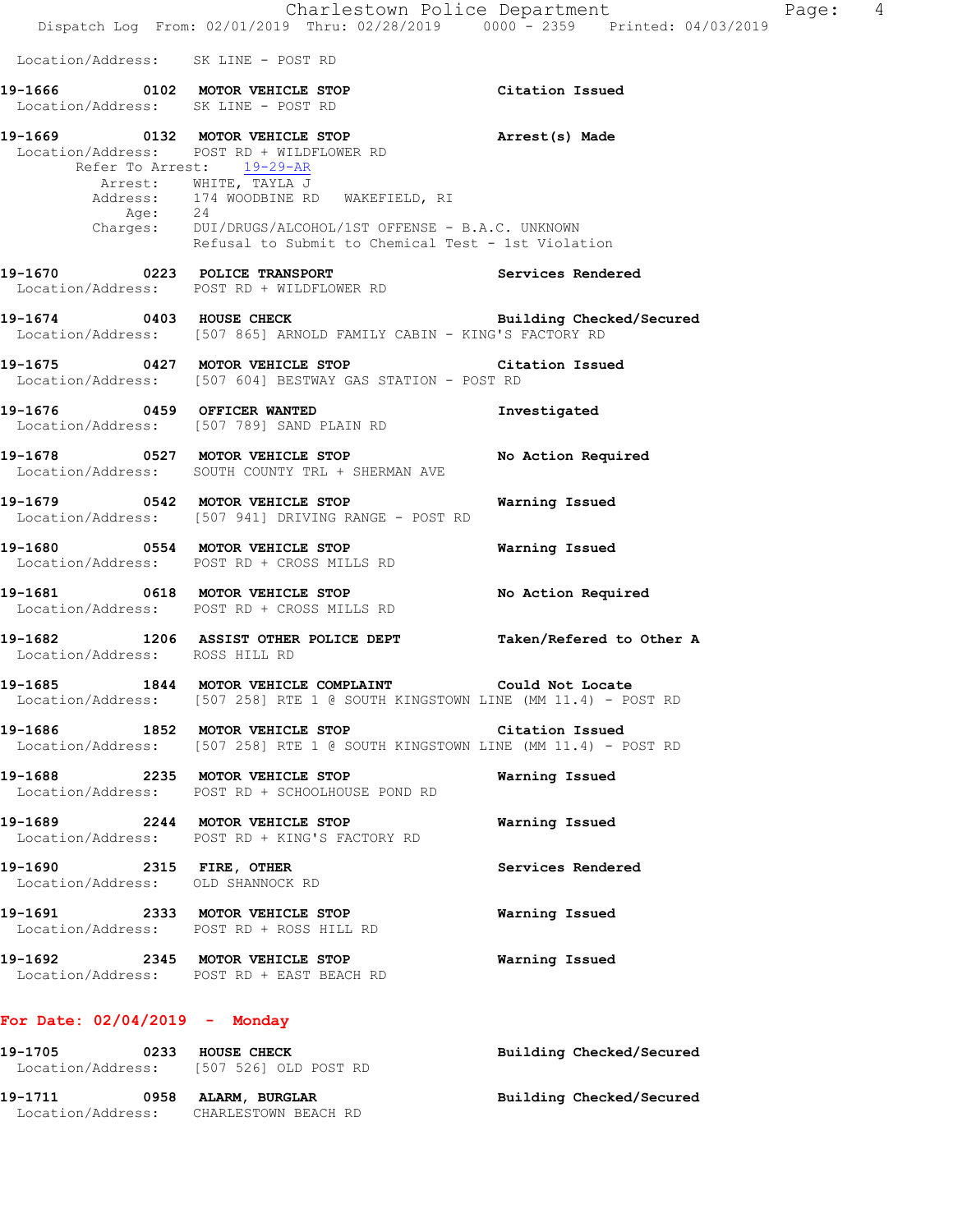**19-1712 1141 MVA - Minor Report Taken**  Location/Address: [507 221] SHERMAN'S AUTO BODY INC - SOUTH COUNTY TRL Refer To Accident: 19-10-AC

**19-1714 1917 ANIMAL COMPLAINT Investigated**  Vicinity of: KING'S FACTORY RD

**19-1715 1957 MOTOR VEHICLE STOP Warning Issued**  Location/Address: [507 280] RTE 2 @ CROTTY'S GARAGE - SOUTH COUNTY TRL

**19-1716 2045 MOTOR VEHICLE STOP Warning Issued**  Location/Address: SOUTH COUNTY TRL + WIITALA DR

**19-1718 2122 SUSPICIOUS ACTIVITY/VEHICLE Investigated**  Vicinity of: TAUTOG LN

**19-1720 2316 HOUSE CHECK Investigated**  Location/Address: SANCTUARY RD

### **For Date: 02/05/2019 - Tuesday**

Location/Address: DRIFTWOOD DR

**19-1721 0006 MOTOR VEHICLE STOP Warning Issued**  Location/Address: [507 261] RTE 1 @ STATE GARAGE (MILE MARKER 9.6) - POST RD **19-1730 0104 SUSPICIOUS ACTIVITY/VEHICLE Investigated** 

**19-1736 0251 POLICE INFORMATION Services Rendered**  Location/Address: [507 642] CHARLESTOWN POLICE DEPARTMENT - OLD POST RD

**19-1744 0529 MOTOR VEHICLE STOP Arrest(s) Made**  Location/Address: [507 258] RTE 1 @ SOUTH KINGSTOWN LINE (MM 11.4) - POST RD<br>Refer To Summons: 19-30-AR Refer To Summons: 19-30-AR Summons: VARIEUR, ROBERT J Address: 47 WESTMORELAND ST NARRAGANSETT, RI Age: 28 Charges: Driving with Expired License - 1st Offense

**19-1745 0807 MOTOR VEHICLE STOP Warning Issued**  Location/Address: [507 410] DUNKIN DONUTS - OLD POST RD

**19-1746 1153 MOTOR VEHICLE STOP Warning Issued**  Location/Address: [507 261] RTE 1 @ STATE GARAGE (MILE MARKER 9.6) - POST RD

**19-1752 1614 MOTOR VEHICLE STOP Warning Issued**  Location/Address: POST RD + TAMANACO DR

**19-1754 1659 MOTOR VEHICLE STOP Warning Issued**  Location/Address: ROSS HILL RD

**19-1755 1709 ASSIST OTHER POLICE DEPT No Action Required**  Location/Address: OLD SHANNOCK RD

**19-1757 1728 MOTOR VEHICLE STOP Warning Issued**  Location/Address: POST RD + PROSSER TRL

**19-1766 2107 SUSPICIOUS ACTIVITY/VEHICLE Investigated**  Location/Address: [507 20] NINIGRET PARK - PARK LN **19-1768 2300 WELL BEING CHECK Services Rendered**  Location/Address: JACOB PERRY DR

## **For Date: 02/06/2019 - Wednesday**

**19-1774 0141 HOUSE CHECK Building Checked/Secured**  Location/Address: NARROW LN **19-1775 0145 HOUSE CHECK Building Checked/Secured**  Location/Address: WALSH RD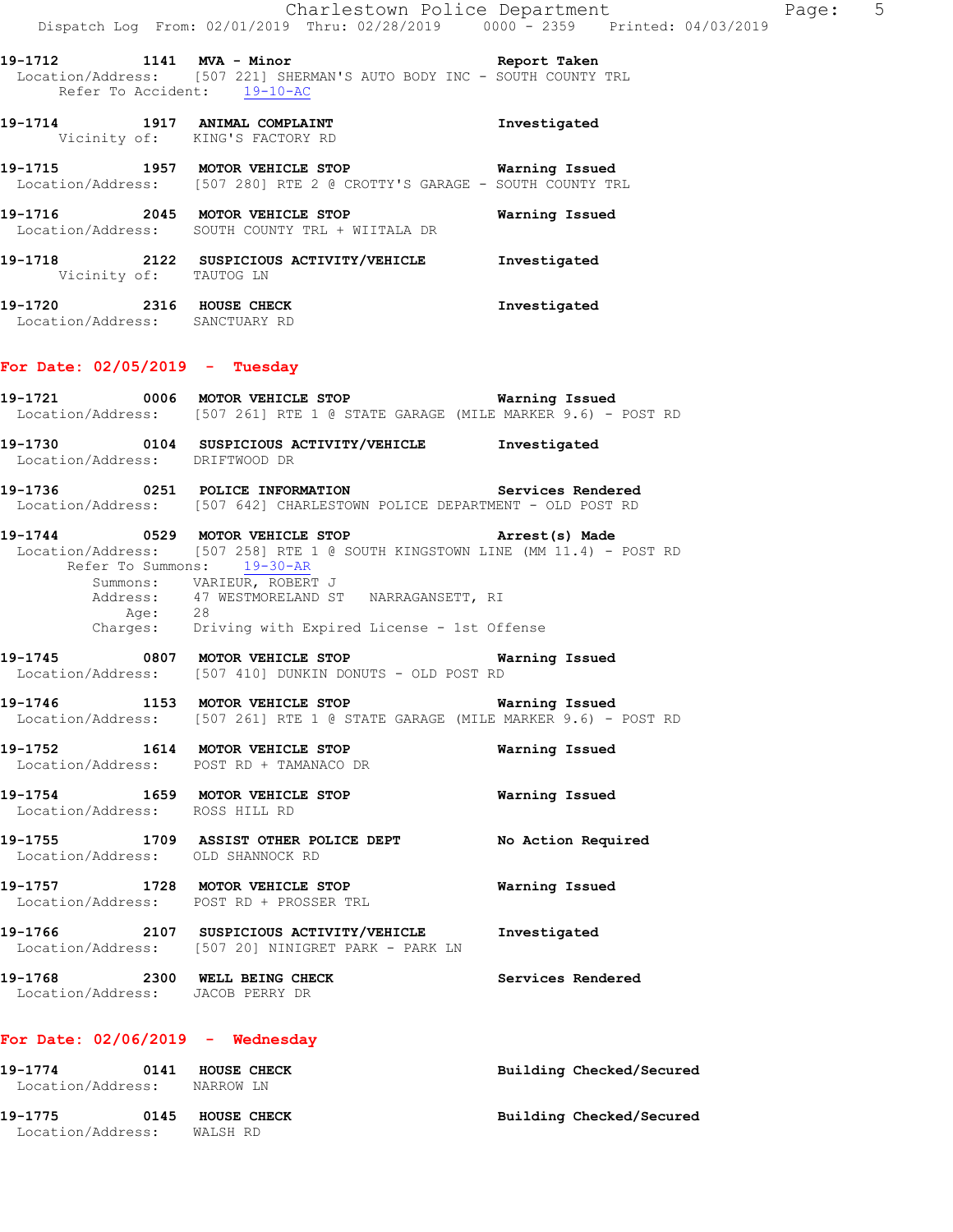**19-1776 0150 HOUSE CHECK Building Checked/Secured**  Location/Address: CHARLESTOWN BEACH RD **19-1778 0154 HOUSE CHECK Building Checked/Secured**  Location/Address: [507 822] SOUTH NIANTIC DR **19-1781 0200 HOUSE CHECK Building Checked/Secured**  Location/Address: [507 813] NANCY LN **19-1782 0205 HOUSE CHECK No Action Required**  Location/Address: [507 791] 18 WHITE TAIL CIRCLE - WHITE TAIL CIR **19-1783 0207 HOUSE CHECK Building Checked/Secured**  Location/Address: NORTH NIANTIC DR 19-1784 **0207 HOUSE CHECK 19-1784** No Action Required Location/Address: [507 804] BEAVER LN **19-1796 0553 POLICE INFORMATION Services Rendered**  Location/Address: [507 642] CHARLESTOWN POLICE DEPARTMENT - OLD POST RD **19-1798 0624 MOTOR VEHICLE STOP Citation Issued**  Location/Address: [507 264] RTE 1 @ WINDSWEPT INN - POST RD **19-1799 0820 MOTOR VEHICLE STOP Warning Issued**  Location/Address: [507 270] RTE 1 @ BURLINGAME (MILE MARKER 6.0) - POST RD **19-1800 0838 MOTOR VEHICLE STOP Warning Issued**  Location/Address: [507 270] RTE 1 @ BURLINGAME (MILE MARKER 6.0) - POST RD **19-1801 0858 FIRE, STRUCTURE Services Rendered**  Location/Address: KING'S FACTORY RD **19-1804 0955 MOTOR VEHICLE STOP Warning Issued**  Location/Address: [507 270] RTE 1 @ BURLINGAME (MILE MARKER 6.0) - POST RD **19-1805 1003 ASSIST OTHER AGENCY Warning Issued**  Location/Address: WHIPPLE DR **19-1806 1201 MOTOR VEHICLE STOP Warning Issued**  Location/Address: [507 261] RTE 1 @ STATE GARAGE (MILE MARKER 9.6) - POST RD **19-1808 1230 SUSPICIOUS ACTIVITY/VEHICLE Could Not Locate**  Location/Address: [507 271] RTE 1 @ MICHAEL'S - POST RD **19-1809 1520 ASSIST OTHER POLICE DEPT Services Rendered**  Location/Address: [507 276] RTE 2 @ RICHMOND LINE - SOUTH COUNTY TRL **19-1811 1536 MOTOR VEHICLE STOP Warning Issued**  Location/Address: [507 276] RTE 2 @ RICHMOND LINE - SOUTH COUNTY TRL **19-1813 1548 ASSIST OTHER AGENCY Services Rendered**  Location/Address: OLD COACH RD **19-1814 1608 MOTOR VEHICLE STOP Warning Issued**  Location/Address: [507 261] RTE 1 @ STATE GARAGE (MILE MARKER 9.6) - POST RD **19-1815 1608 MOTOR VEHICLE STOP Warning Issued**  Location/Address: POST RD + SOUTH COUNTY TRL **19-1816 1610 MOTOR VEHICLE STOP Warning Issued**  Location/Address: [507 260] RTE 1 @ GENERAL STANTON - POST RD **19-1818 1618 MOTOR VEHICLE STOP Warning Issued**  Location/Address: [507 100] RTE 1 @ FIORES (MILE MARKER 8.0) - POST RD **19-1819 1627 MOTOR VEHICLE STOP Arrest(s) Made**  Location/Address: [507 267] RTE 1 @ HITCHING POST - POST RD Refer To Summons: 19-31-AR Summons: LOPEZ, IGNACIO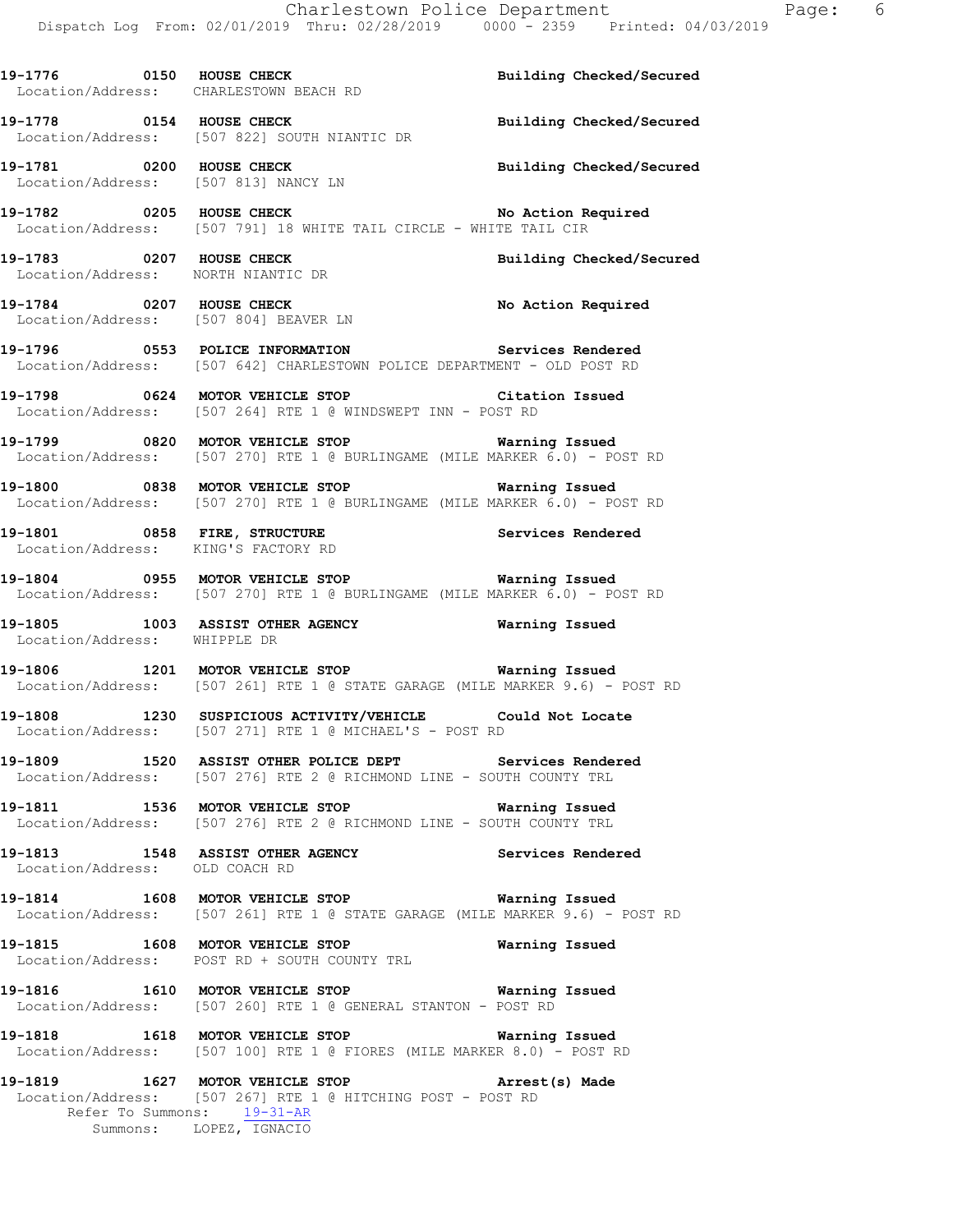|                                                                | Dispatch Log From: 02/01/2019 Thru: 02/28/2019 0000 - 2359 Printed: 04/03/2019                                                                                                                                                                                                                           | Charlestown Police Department<br>$\overline{7}$<br>Page:                           |
|----------------------------------------------------------------|----------------------------------------------------------------------------------------------------------------------------------------------------------------------------------------------------------------------------------------------------------------------------------------------------------|------------------------------------------------------------------------------------|
| Address:                                                       | 72 VICTORIA ST Apt. #2 PROVIDENCE, RI<br>Age: 36<br>Charges: Driving with Expired License - 1st Offense                                                                                                                                                                                                  |                                                                                    |
| Location/Address: CEDAR SWAMP PATH                             | 19-1821 1712 POLICE INFORMATION                                                                                                                                                                                                                                                                          | Services Rendered                                                                  |
| Location/Address: RAM ISLAND RD<br>Refer To Incident: 19-43-OF | 19-1822 1723 EMBEZZELMENT/FRAUD/FORGERY Report Taken                                                                                                                                                                                                                                                     |                                                                                    |
|                                                                | 19-1824 1852 MOTOR VEHICLE STOP No Action Required<br>Location/Address: [507 283] RTE 2 @ GIFT BARN - SOUTH COUNTY TRL                                                                                                                                                                                   |                                                                                    |
|                                                                | 19-1826 2040 MOTOR VEHICLE STOP<br>Location/Address: POST RD + LAKESIDE DR                                                                                                                                                                                                                               | Citation Issued                                                                    |
|                                                                | 19-1828 2148 MOTOR VEHICLE COMPLAINT Warning Issued<br>Location/Address: [507 910] MILE MARKER 5.6 - EAST BEACH RD                                                                                                                                                                                       |                                                                                    |
| For Date: $02/07/2019$ - Thursday                              |                                                                                                                                                                                                                                                                                                          |                                                                                    |
| 19-1833 0140 OFFICER WANTED<br>Location/Address: LAURI DR      |                                                                                                                                                                                                                                                                                                          | Investigated                                                                       |
|                                                                | 19-1846 0637 MOTOR VEHICLE STOP<br>Location/Address: POST RD + TAMANACO DR                                                                                                                                                                                                                               | Citation Issued                                                                    |
|                                                                | Location/Address: [507 23] U.S. FISH & WILDLIFE HEADQUARTERS - BEND RD                                                                                                                                                                                                                                   |                                                                                    |
| Refer To Incident: 19-44-OF                                    | 19-1850 1246 MOTOR VEHICLE STOP (Arrest(s) Made<br>Location/Address: CAROLINA BACK RD + SKAGERRAK RD<br>Refer To Summons: 19-32-AR<br>Summons: AUDETTE, LIAM<br>Address: 161 POTTER HILL RD HOPKINTON, RI<br>Age: 22<br>Charges: Driving after denial, suspension or revocation of license - 1st Offense |                                                                                    |
|                                                                | 19-1851 1511 MOTOR VEHICLE STOP<br>Location/Address: [507 283] RTE 2 @ GIFT BARN - SOUTH COUNTY TRL                                                                                                                                                                                                      | Citation Issued                                                                    |
|                                                                | 19-1854 1657 MOTOR VEHICLE STOP <b>WATILLE STOP</b> Warning Issued<br>Location/Address: [507 283] RTE 2 @ GIFT BARN - SOUTH COUNTY TRL                                                                                                                                                                   |                                                                                    |
|                                                                | 19-1856 1718 MOTOR VEHICLE STOP <b>WATER WATER</b><br>Location/Address: [507 276] RTE 2 @ RICHMOND LINE - SOUTH COUNTY TRL                                                                                                                                                                               |                                                                                    |
|                                                                | 19-1857 1723 MOTOR VEHICLE STOP 1997 Warning Issued<br>Location/Address: [507 276] RTE 2 @ RICHMOND LINE - SOUTH COUNTY TRL                                                                                                                                                                              |                                                                                    |
| Age: 49                                                        | 19-1858 1728 MOTOR VEHICLE STOP 19-1858 Arrest(s) Made<br>Location/Address: [507 280] RTE 2 @ CROTTY'S GARAGE - SOUTH COUNTY TRL<br>Refer To Summons: 19-33-AR<br>Summons: MACLEAN, DONNA E<br>Address: 32 FIFTH AVE CHARLESTOWN, RI                                                                     | Charges: Driving after denial, suspension or revocation of license - 3rd + Offense |
| Location/Address: ROSS HILL RD                                 | 19-1859 1730 MOTOR VEHICLE STOP                                                                                                                                                                                                                                                                          | Warning Issued                                                                     |
| Location/Address: POST RD                                      | 19-1860 1746 MOTOR VEHICLE STOP <b>WATILLE STOP</b> Warning Issued                                                                                                                                                                                                                                       |                                                                                    |
|                                                                | 19-1865 2028 MOTOR VEHICLE STOP<br>Location/Address: SOUTH COUNTY TRL + MAPLE LAKE FARM RD                                                                                                                                                                                                               | Warning Issued                                                                     |
|                                                                |                                                                                                                                                                                                                                                                                                          | Warning Issued                                                                     |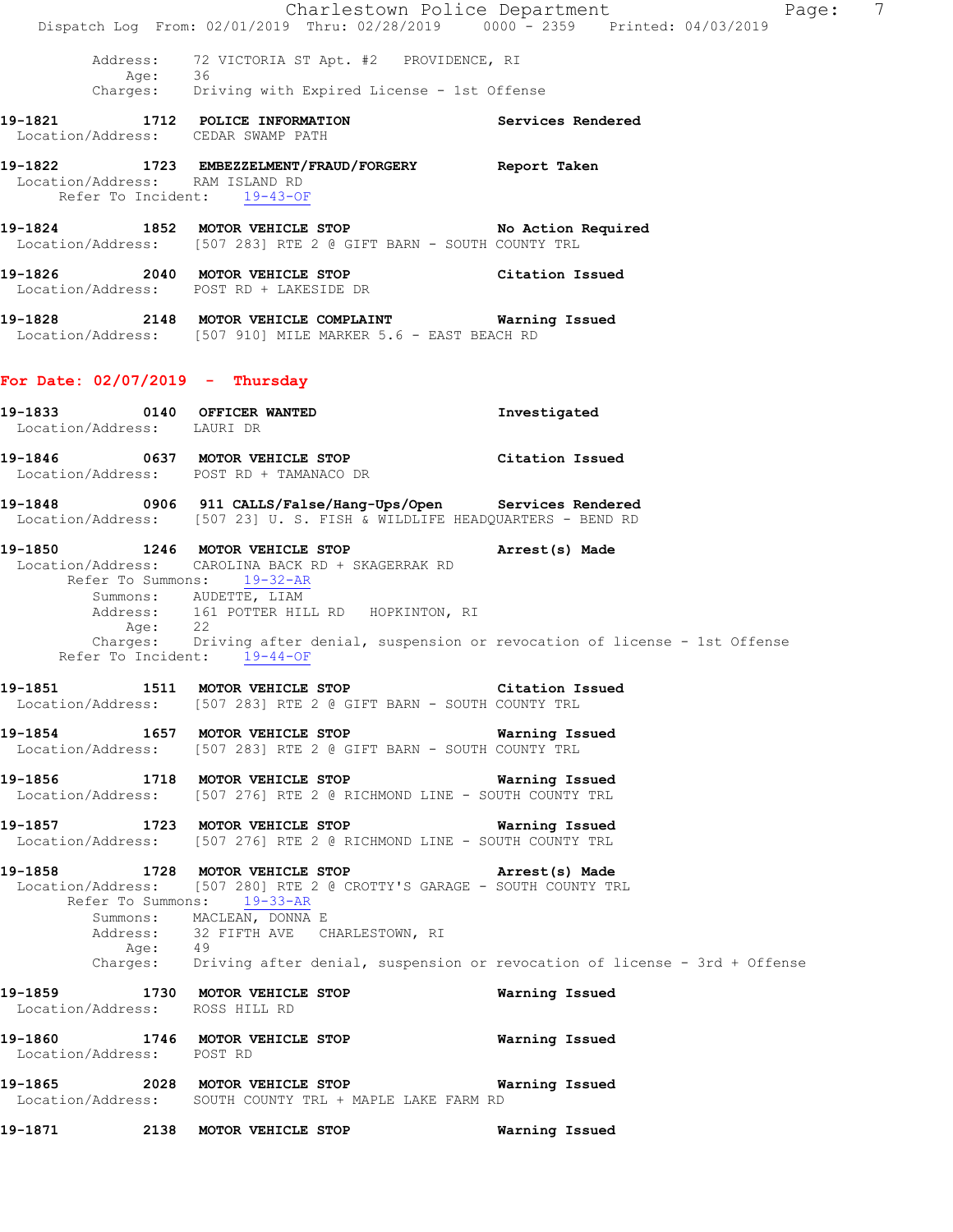|                                                          | Charlestown Police Department<br>Dispatch Log From: 02/01/2019 Thru: 02/28/2019 0000 - 2359 Printed: 04/03/2019                             |                                 |
|----------------------------------------------------------|---------------------------------------------------------------------------------------------------------------------------------------------|---------------------------------|
|                                                          | Location/Address: [507 921] MILE MARKER 9.6 - CROSS MILLS RD                                                                                |                                 |
|                                                          | 19-1872  2212 MOTOR VEHICLE STOP    Varning Issued<br>Location/Address: [507 924] MILE MARKER 10.6 - NARROW LN                              |                                 |
|                                                          | 19-1873 2220 MOTOR VEHICLE STOP 6 Warning Issued<br>Location/Address: [507 260] RTE 1 @ GENERAL STANTON - POST RD                           |                                 |
| For Date: $02/08/2019$ - Friday                          |                                                                                                                                             |                                 |
| Location/Address: COVE POINT EAST RD                     | 19-1877 0003 HOUSE CHECK                                                                                                                    | Building Checked/Secured        |
| 19-1879 0009 HOUSE CHECK<br>Location/Address: SHIRLEY DR |                                                                                                                                             | <b>Building Checked/Secured</b> |
|                                                          | 19-1886 0026 HOUSE CHECK Building Checked/Secured<br>Location/Address: [507 791] 18 WHITE TAIL CIRCLE - WHITE TAIL CIR                      |                                 |
|                                                          | 19-1887 0030 HOUSE CHECK<br>Location/Address: [507 804] BEAVER LN                                                                           | Building Checked/Secured        |
|                                                          | 19-1907 1132 POLICE INFORMATION Services Rendered<br>Location/Address: [507 642] CHARLESTOWN POLICE DEPARTMENT - OLD POST RD                |                                 |
|                                                          | 19-1909 1308 MOTOR VEHICLE STOP Citation Issued<br>Location/Address: [507 924] MILE MARKER 10.6 - NARROW LN                                 |                                 |
| Vicinity of: SHUMANKANUC HILL RD                         | 19-1910 1331 MOTOR VEHICLE COMPLAINT Could Not Locate                                                                                       |                                 |
|                                                          | 19-1912 1435 MOTOR VEHICLE STOP 6 Warning Issued<br>Location/Address: [507 266] RTE 1 @ WILLOWS - POST RD                                   |                                 |
|                                                          | 19-1913 1520 TOWN COUNCIL DOCKET DELIVERY Services Rendered<br>Location/Address: [507 1] CHARLESTOWN TOWN HALL - SOUTH COUNTY TRL           |                                 |
|                                                          | 19-1914 1646 MOTOR VEHICLE STOP Citation Issued<br>Location/Address: OLD POST RD + GENWOOD DR                                               |                                 |
|                                                          | 19-1915 1647 SUSPICIOUS ACTIVITY/VEHICLE Services Rendered<br>Location/Address: POST RD + SOUTH COUNTY TRL                                  |                                 |
|                                                          | 19-1916 1708 MOTOR VEHICLE STOP <b>WATER</b> Warning Issued<br>Location/Address: [507 258] RTE 1 @ SOUTH KINGSTOWN LINE (MM 11.4) - POST RD |                                 |
| Refer To Incident: 19-45-OF                              | 19-1918 1740 ASSIST OTHER AGENCY<br>Location/Address: NEW BISCUIT CITY RD                                                                   | Report Taken                    |
|                                                          | 19-1919 1859 ROAD HAZARD/OBSTRUCTION Removed Hazard<br>Location/Address: WORDEN'S POND RD + BISCUIT CITY RD                                 |                                 |
|                                                          | 19-1922 2028 OFFICER WANTED<br>Location/Address: [507 263] RTE 1 @ TOURIST INFO (MILE MARKER 7.6) - POST RD                                 | Unfounded                       |
|                                                          | 19-1923 2241 SUSPICIOUS ACTIVITY/VEHICLE Investigated<br>Location/Address: [507 46] WASHINGTON TRUST COMPANY - OLD POST RD                  |                                 |
| Location/Address: SK LINE - POST RD                      | 19-1924 2348 MOTOR VEHICLE STOP Citation Issued                                                                                             |                                 |
| For Date: $02/09/2019$ - Saturday                        |                                                                                                                                             |                                 |
|                                                          | 19-1926 		 0026 MOTOR VEHICLE STOP 		 Warning Issued<br>Location/Address: POST RD + CROSS MILLS RD                                          |                                 |
|                                                          |                                                                                                                                             |                                 |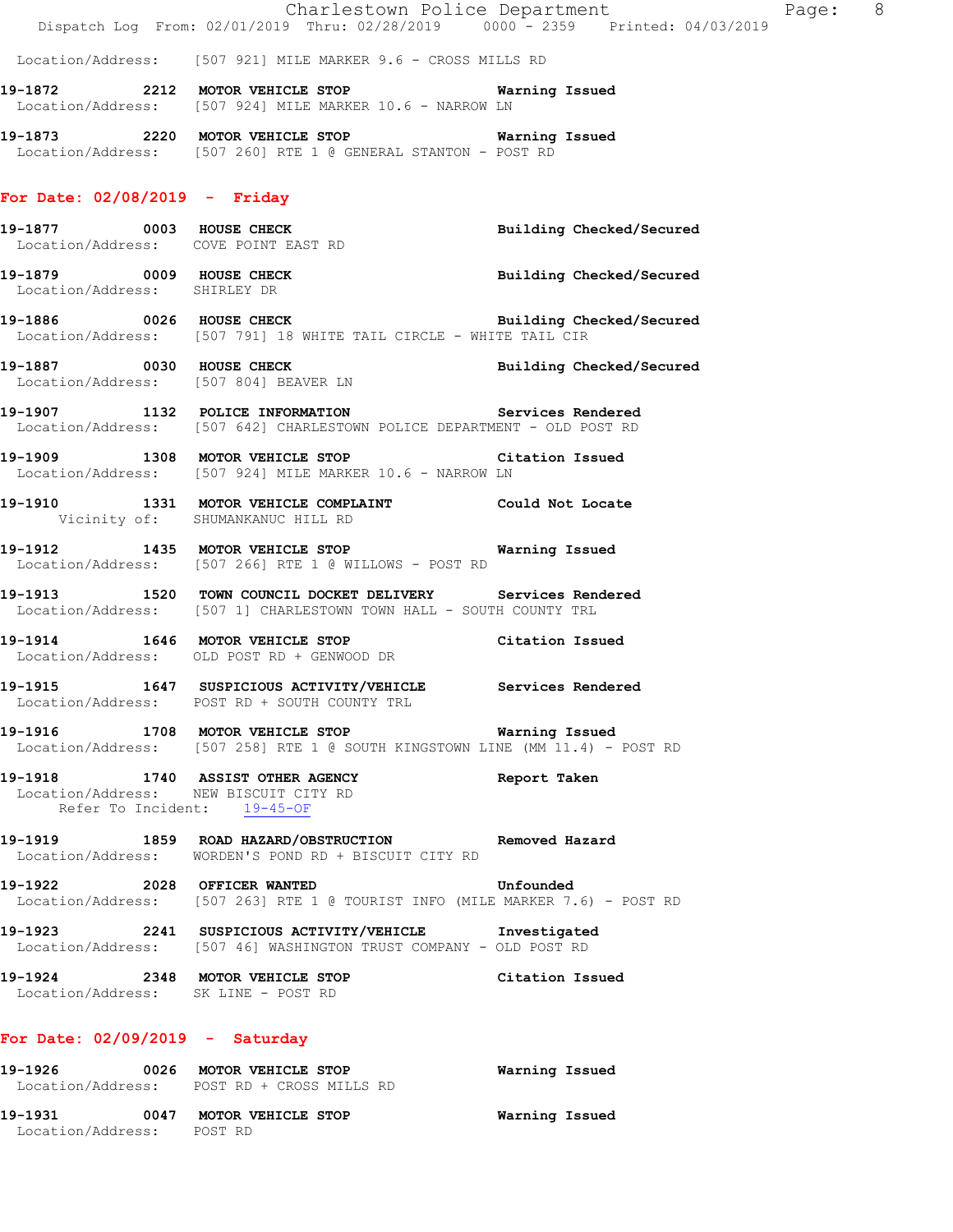|  | Location/Address: SK LINE - POST RD                                                                                                                 |                       |
|--|-----------------------------------------------------------------------------------------------------------------------------------------------------|-----------------------|
|  | 19-1935 0123 MOTOR VEHICLE STOP 1nvestigated<br>Location/Address: [507 941] DRIVING RANGE - POST RD<br>Refer To Incident: 19-46-OF                  |                       |
|  | 19-1950 0444 SUSPICIOUS ACTIVITY/VEHICLE <b>Investigated</b><br>Location/Address: [507 49] CHARLESTOWN TOWN BEACH - CHARLESTOWN BEACH RD            |                       |
|  | 19-1954 <b>1929</b> ASSIST OTHER AGENCY <b>19-1954</b> Services Rendered<br>Location/Address: [507 642] CHARLESTOWN POLICE DEPARTMENT - OLD POST RD |                       |
|  | 19-1959 1330 MOTOR VEHICLE STOP <b>Warning Issued</b><br>Location/Address: POST RD + NARROW LN                                                      |                       |
|  | 19-1960 1612 ASSIST OTHER AGENCY Investigated<br>Location/Address: [507 469] OLD MILL DINER - SOUTH COUNTY TRL                                      |                       |
|  | 19-1961 1616 MOTOR VEHICLE STOP<br>Location/Address: POST RD + GENERAL STANTON LN                                                                   | Warning Issued        |
|  | 19-1962 1620 OFFICER WANTED<br>Location/Address: [507 876] RICAN - ALTON CAROLINA RD                                                                | Investigated          |
|  | 19-1964 1751 MOTOR VEHICLE STOP Warning Issued<br>Location/Address: POST RD + SCHOOLHOUSE POND RD                                                   |                       |
|  | 19-1965 1828 MOTOR VEHICLE STOP Warning Issued<br>Location/Address: SOUTH COUNTY TRL + MAPLE LAKE FARM RD                                           |                       |
|  | 19-1967 1850 MOTOR VEHICLE STOP 1991 Warning Issued<br>Location/Address: POST RD + KING'S FACTORY RD                                                |                       |
|  | 19-1968 1912 MOTOR VEHICLE STOP <b>Warning Issued</b><br>Location/Address: POST RD + LAKESIDE DR                                                    |                       |
|  | 19-1969 1929 MOTOR VEHICLE STOP<br>Location/Address: POST RD + GENERAL STANTON LN                                                                   | Warning Issued        |
|  | 19-1970 1945 MOTOR VEHICLE STOP<br>Location/Address: POST RD + LAKESIDE DR                                                                          | <b>Warning Issued</b> |
|  | 19-1972 2030 MOTOR VEHICLE STOP <b>WARELL</b> STOP<br>Location/Address: POST RD + KING'S FACTORY RD                                                 |                       |
|  | 19-1974 2050 SUSPICIOUS ACTIVITY/VEHICLE Investigated<br>Location/Address: [507 327] CHARLESTOWN BEACH TOWN PARKING LOT - CHARLESTOWN BEACH RD      |                       |
|  | 19-1976 2132 MOTOR VEHICLE STOP <b>Warning Issued</b><br>Location/Address: [507 72] CUMBERLAND FARMS - OLD POST RD                                  |                       |
|  |                                                                                                                                                     |                       |

## **For Date: 02/10/2019 - Sunday**

| 19–1987           | 0050 MOTOR VEHICLE STOP |  |  |                                                        |  | No Action Required |  |
|-------------------|-------------------------|--|--|--------------------------------------------------------|--|--------------------|--|
| Location/Address: |                         |  |  | [507 318] EAST BEACH STATE PARKING LOT - EAST BEACH RD |  |                    |  |

**19-1989 0104 MOTOR VEHICLE STOP Warning Issued**  Location/Address: RUSTY RABBIT - POST RD **19-1991 0126 MOTOR VEHICLE STOP Citation Issued** 

 Location/Address: POST RD + SOUTH COUNTY TRL 19-1993 **0208** HOUSE CHECK **Building Checked/Secured**  Location/Address: SANCTUARY RD **19-1997 0224 HOUSE CHECK Building Checked/Secured**  Location/Address: [507 526] OLD POST RD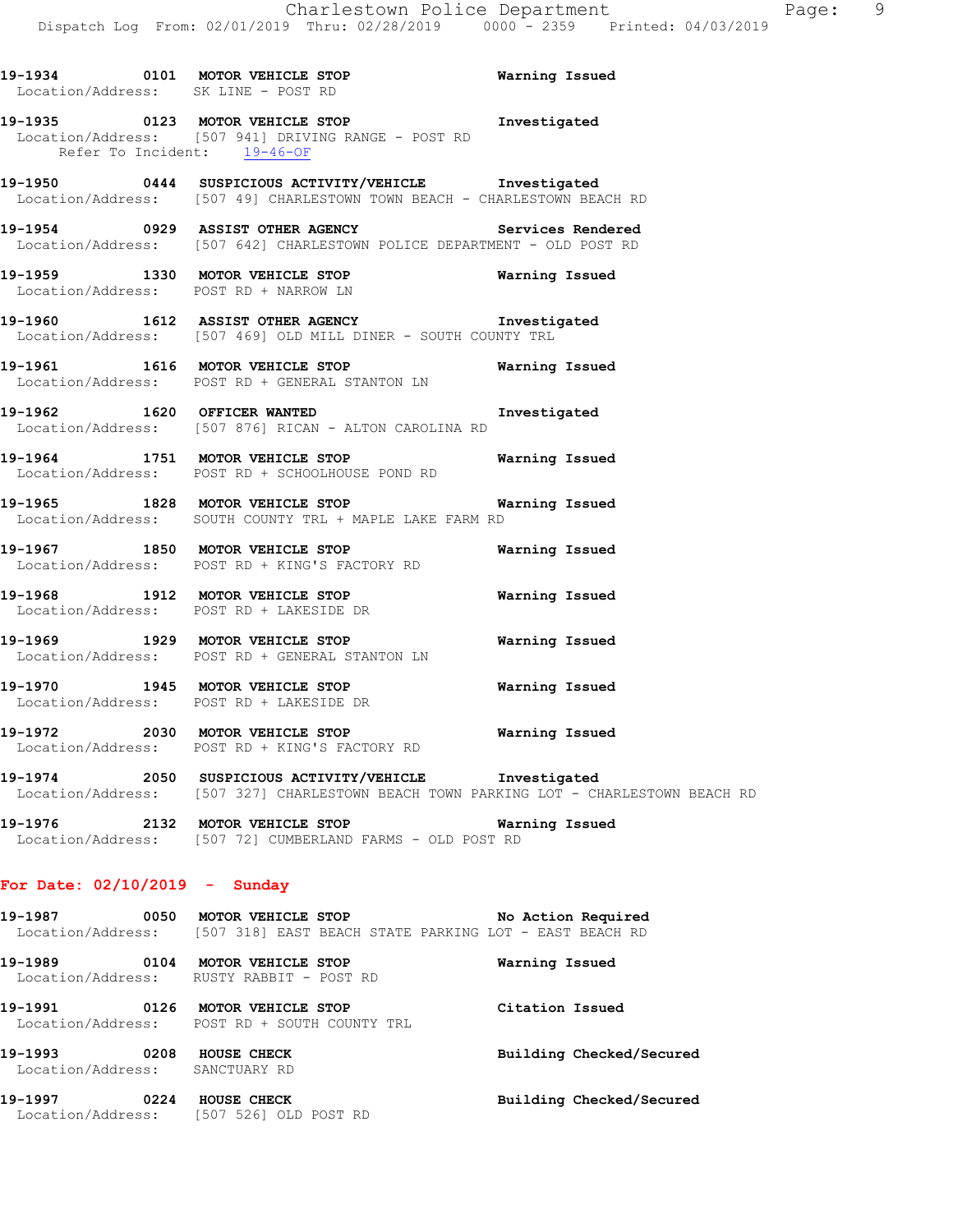**19-1998 0330 OFFICER WANTED Investigated**  Location/Address: POST RD + NARROW LN Refer To Incident: 19-47-OF **19-2001 0619 ROAD HAZARD/OBSTRUCTION Removed Hazard**  Location/Address: [507 918] MILE MARKER 8.0 - POST RD **19-2006 1006 MOTOR VEHICLE STOP Warning Issued**  Location/Address: [507 261] RTE 1 @ STATE GARAGE (MILE MARKER 9.6) - POST RD **19-2009 1139 SUSPICIOUS ACTIVITY/VEHICLE Investigated**  Vicinity of: AUBURN DR **19-2010 1246 MOTOR VEHICLE COMPLAINT Could Not Locate**  Vicinity of: [507 254] GALAPAGOS COLLECTION - OLD POST RD **19-2011 1351 MOTOR VEHICLE COMPLAINT No Action Required**  Location/Address: SANCTUARY RD **19-2012 1622 MOTOR VEHICLE STOP Warning Issued**  Location/Address: SHANNOCK RD **19-2013 1624 MOTOR VEHICLE STOP Warning Issued** 

**19-2014 1640 MOTOR VEHICLE STOP Warning Issued**  Location/Address: POST RD + PROSSER TRL

Location/Address: POST RD + WEST BEACH RD

- **19-2015 1642 MOTOR VEHICLE STOP Warning Issued**  Location/Address: SOUTH COUNTY TRL + SHERMAN AVE
- **19-2016 1651 MOTOR VEHICLE STOP Warning Issued**  Location/Address: [507 901] GROUP HOME (BY WHIPPLE DRIVE) - SOUTH COUNTY TRL
- **19-2018 1927 MOTOR VEHICLE STOP Warning Issued**  Location/Address: [507 258] RTE 1 @ SOUTH KINGSTOWN LINE (MM 11.4) - POST RD
- **19-2019 1941 SUSPICIOUS ACTIVITY/VEHICLE Investigated**  Location/Address: [507 415] FRANCIS C CARTER MEMORIAL PRESERVE - OLD MILL RD
- **19-2021 2050 MOTOR VEHICLE STOP Warning Issued**  Location/Address: POST RD + KING'S FACTORY RD
- **19-2022 2057 MOTOR VEHICLE STOP Warning Issued**  Location/Address: [507 100] RTE 1 @ FIORES (MILE MARKER 8.0) - POST RD

#### **For Date: 02/11/2019 - Monday**

**19-2029 0005 MOTOR VEHICLE STOP Warning Issued**  Location/Address: [507 261] RTE 1 @ STATE GARAGE (MILE MARKER 9.6) - POST RD

**19-2037 0049 MOTOR VEHICLE STOP Warning Issued**  Location/Address: POST RD + GENERAL STANTON LN

**19-2040 0131 HOUSE CHECK Building Checked/Secured**  Location/Address: [507 865] ARNOLD FAMILY CABIN - KING'S FACTORY RD

**19-2041 0157 MOTOR VEHICLE STOP Warning Issued**  Location/Address: [507 260] RTE 1 @ GENERAL STANTON - POST RD

**19-2045 0213 POLICE INFORMATION Services Rendered**  Location/Address: [507 642] CHARLESTOWN POLICE DEPARTMENT - OLD POST RD

**19-2043 0238 MOTOR VEHICLE STOP Warning Issued**  Location/Address: [507 278] RTE 2 @ RIPPY'S MARKET - SOUTH COUNTY TRL

**19-2044 0305 MOTOR VEHICLE STOP Warning Issued**  Location/Address: [507 248] HENRY'S FRUIT STAND - OLD POST RD

**19-2046 0540 MOTOR VEHICLE STOP Warning Issued**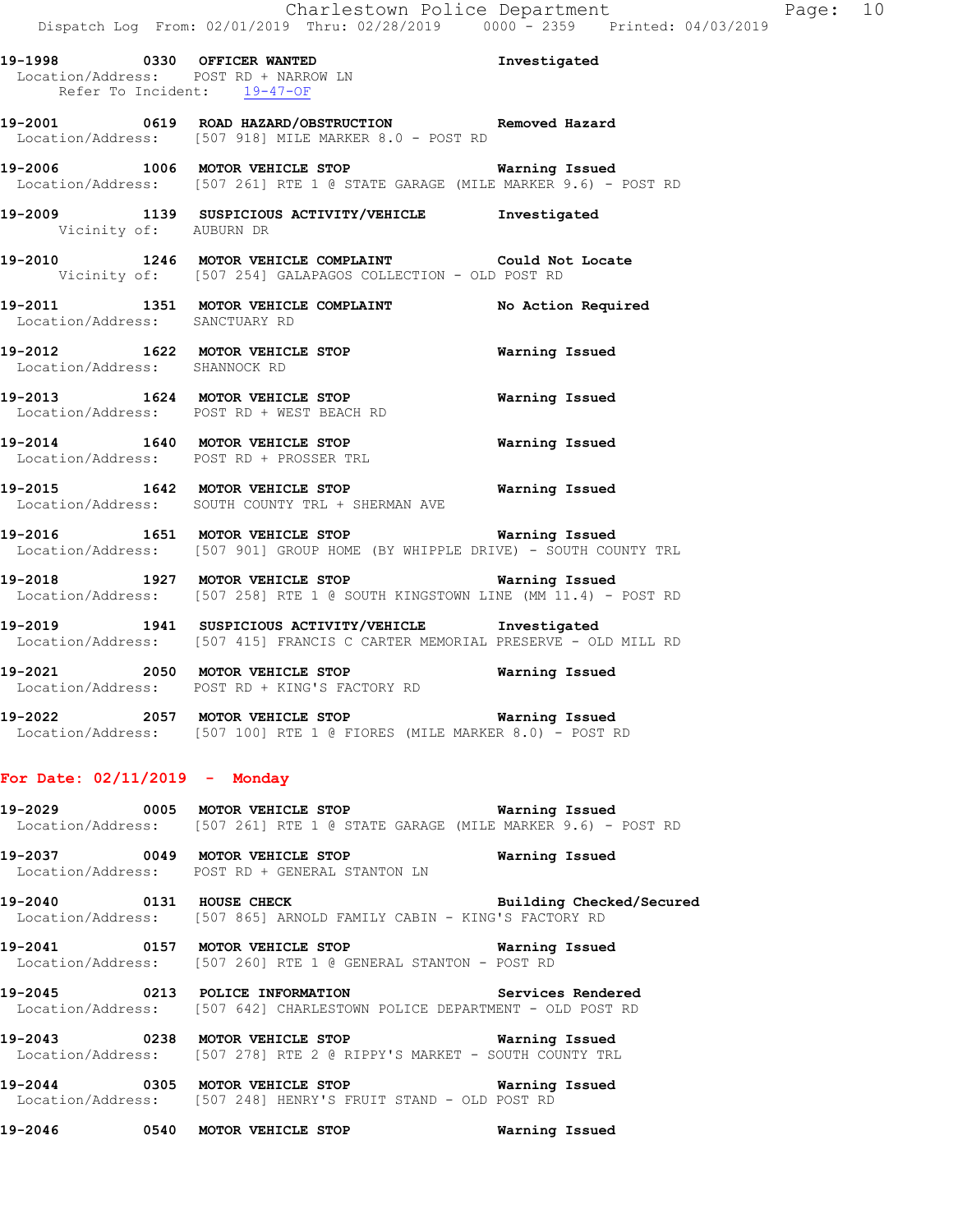|                                                                | Dispatch Log From: 02/01/2019 Thru: 02/28/2019 0000 <sup>-</sup> 2359 Printed: 04/03/2019                                                                                                                                                                                      | Charlestown Police Department | Page: 11 |  |
|----------------------------------------------------------------|--------------------------------------------------------------------------------------------------------------------------------------------------------------------------------------------------------------------------------------------------------------------------------|-------------------------------|----------|--|
|                                                                | Location/Address: [507 278] RTE 2 @ RIPPY'S MARKET - SOUTH COUNTY TRL                                                                                                                                                                                                          |                               |          |  |
|                                                                | Location/Address: [507 275] RTE 1 @ WESTERLY LINE - POST RD                                                                                                                                                                                                                    |                               |          |  |
|                                                                | 19-2048 0750 ALARM, BURGLAR<br>Location/Address: [507 514] COVE DR                                                                                                                                                                                                             | False Alarm                   |          |  |
| Location/Address: NORTH CASTLE WAY                             | 19-2052 1055 WELL BEING CHECK 100 Investigated                                                                                                                                                                                                                                 |                               |          |  |
|                                                                | 19-2053 1303 MOTOR VEHICLE STOP 6 Warning Issued<br>Vicinity of: [507 275] RTE 1 @ WESTERLY LINE - POST RD                                                                                                                                                                     |                               |          |  |
| Vicinity of: POST RD                                           | 19-2054 1335 MOTOR VEHICLE STOP 6 Warning Issued                                                                                                                                                                                                                               |                               |          |  |
|                                                                | 19-2055 1346 MOTOR VEHICLE STOP 6 Warning Issued<br>Location/Address: OLD COACH RD + NARROW LN                                                                                                                                                                                 |                               |          |  |
|                                                                | 19-2056 1512 PSYCHOLOGICAL EMERGENCY Transported to Hospital<br>Location/Address: [507 922] MILE MARKER 9.8 - POST RD                                                                                                                                                          |                               |          |  |
|                                                                | 19-2057 1545 MOTOR VEHICLE STOP <b>WAY</b> Warning Issued<br>Location/Address: [507 266] RTE 1 @ WILLOWS - POST RD                                                                                                                                                             |                               |          |  |
|                                                                | 19-2058 1554 MOTOR VEHICLE STOP 6 Warning Issued<br>Location/Address: POST RD + BEND RD                                                                                                                                                                                        |                               |          |  |
|                                                                | 19-2059 1603 MOTOR VEHICLE STOP Warning Issued<br>Location/Address: [507 270] RTE 1 @ BURLINGAME (MILE MARKER 6.0) - POST RD                                                                                                                                                   |                               |          |  |
|                                                                | 19-2060 1623 MOTOR VEHICLE STOP<br>Location/Address: POST RD + SCHOOLHOUSE POND RD                                                                                                                                                                                             | Warning Issued                |          |  |
|                                                                | 19-2061 1642 MOTOR VEHICLE STOP Warning Issued<br>Location/Address: POST RD + TAMANACO DR                                                                                                                                                                                      |                               |          |  |
|                                                                | 19-2063 1708 MOTOR VEHICLE STOP 6 Warning Issued<br>Location/Address: BUCKEYE BROOK RD + STILL WATER RD                                                                                                                                                                        |                               |          |  |
| 19-2065<br>Location/Address: OLD COACH RD                      | 1850 ALARM, FIRE                                                                                                                                                                                                                                                               | False Alarm                   |          |  |
| 19-2066<br>Age: 52                                             | 1922 MOTOR VEHICLE STOP THE PART Arrest(s) Made<br>Vicinity of: [507 372] SOUTH SHORE MENTAL HEALTH - OLD POST RD<br>Refer To Arrest: 19-34-AR<br>Arrest: CONKLIN, TODD B<br>Address: 334 NARROW LN CHARLESTOWN, RI<br>Charges: DUI/DRUGS/ALCOHOL/1ST OFFENSE - B.A.C. UNKNOWN |                               |          |  |
| For Date: $02/12/2019$ - Tuesday                               | Refusal to Submit to Chemical Test - 1st Violation                                                                                                                                                                                                                             |                               |          |  |
|                                                                | 19-2075 0206 MOTOR VEHICLE STOP                                                                                                                                                                                                                                                | Warning Issued                |          |  |
| 19-2083 0318 HOUSE CHECK<br>Location/Address: NORTH NIANTIC DR | Location/Address: ALTON CAROLINA RD + CAROLINA BACK RD                                                                                                                                                                                                                         | Building Checked/Secured      |          |  |

19-2084 **0324 HOUSE CHECK 19-2084** Building Checked/Secured Location/Address: [507 813] NANCY LN **19-2085 0327 HOUSE CHECK Building Checked/Secured**  Location/Address: [507 822] SOUTH NIANTIC DR

**19-2087 0331 HOUSE CHECK Building Checked/Secured**  Location/Address: CHARLESTOWN BEACH RD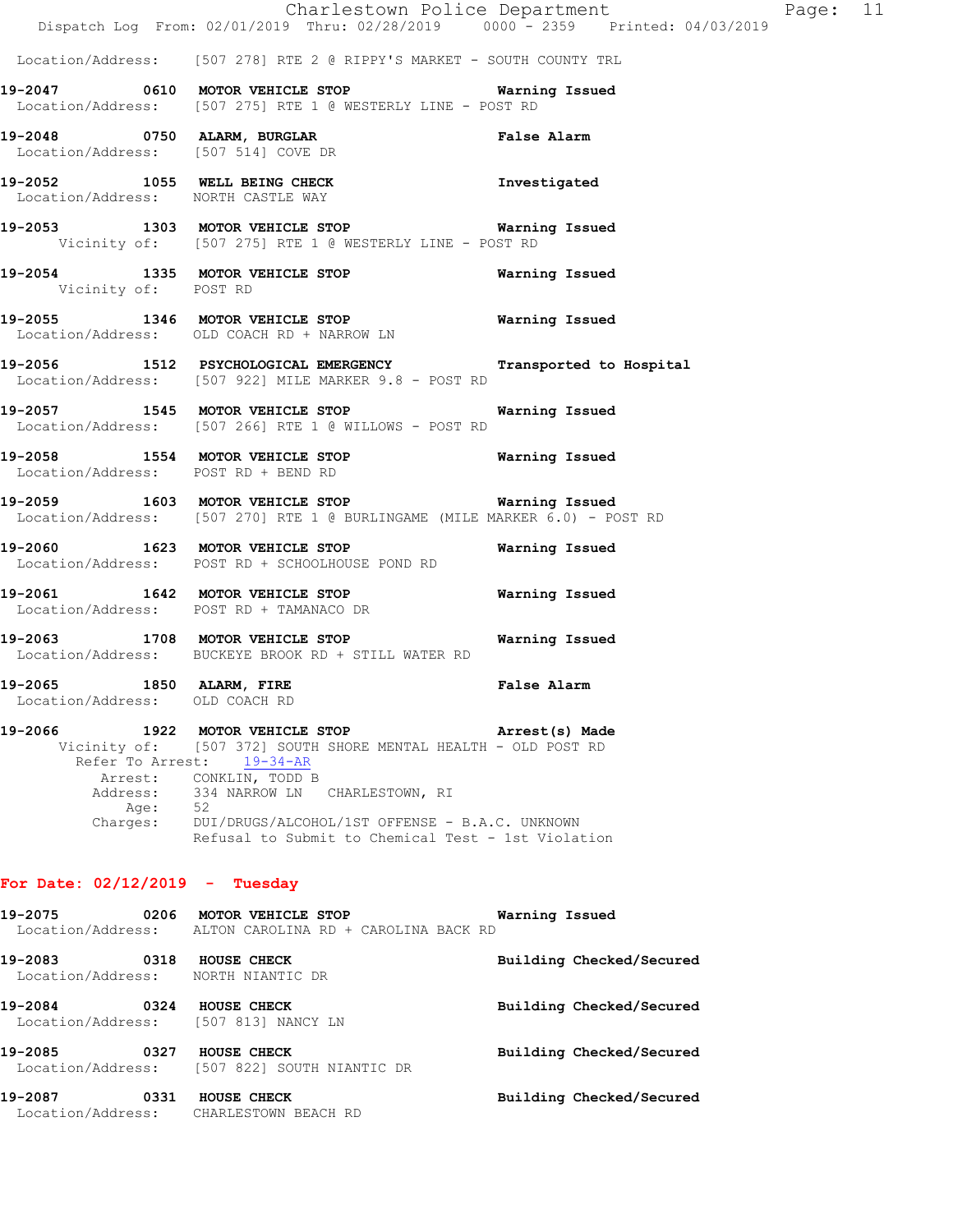**19-2089 0341 HOUSE CHECK Building Checked/Secured**  Location/Address: NARROW LN **19-2091 0729 MOTOR VEHICLE STOP Warning Issued**  Location/Address: POST RD + LAKESIDE DR **19-2092 0738 TRAFFIC CONTROL Services Rendered**  Location/Address: [507 270] RTE 1 @ BURLINGAME (MILE MARKER 6.0) - POST RD **19-2099 0900 POLICE INFORMATION Services Rendered**  Location/Address: [507 642] CHARLESTOWN POLICE DEPARTMENT - OLD POST RD Refer To Incident: 19-48-OF **19-2094 0903 ALARM, BURGLAR Services Rendered**  Location/Address: [507 64] RATHSKELLER RESTAURANT - OLD COACH RD **19-2095 0905 OFFICER WANTED Services Rendered**  Location/Address: WHITE TAIL CIR **19-2100 1001 SUSPICIOUS ACTIVITY/VEHICLE Report Taken**  Location/Address: [507 20] NINIGRET PARK - PARK LN Refer To Incident: 19-49-OF **19-2105 1418 PSYCHOLOGICAL EMERGENCY Transported to Hospital**  Location/Address: WHIPPLE DR **19-2106 1458 MVA - W/Injury/Fluid/Hazard Report Taken**  Location/Address: [507 287] RTE 112 @ CHARLESTOWN ELEMENTARY SCHOOL - CAROLINA BACK RD Refer To Accident: 19-11-AC **19-2107 1528 MVA - Minor No Action Required**  Vicinity of: KING'S FACTORY RD 19-2108 1643 DISABLED MV **Services Rendered**  Location/Address: [507 275] RTE 1 @ WESTERLY LINE - POST RD **19-2109 1710 ASSIST OTHER POLICE DEPT Services Rendered Location/Address:** POST RD + WARREN RD Location/Address: POST RD + WARREN RD **19-2110 1742 MVA - W/Injury/Fluid/Hazard Removed Hazard**  Location/Address: [507 909] MILE MARKER 5.2 - WEST BEACH RD Refer To Accident: 19-12-AC **19-2111 1802 MVA - Minor Report Taken**  Location/Address: POST RD + SOUTH COUNTY TRL Refer To Accident: 19-13-AC **19-2113 2004 MVA - Minor Report Taken**  Location/Address: [507 924] MILE MARKER 10.6 - NARROW LN Refer To Accident: 19-14-AC **For Date: 02/13/2019 - Wednesday 19-2132 0348 ALARM, BURGLAR Services Rendered**  Location/Address: [507 36] CHARLESTOWN MINI-SUPER - OLD POST RD **19-2134 0641 POLICE INFORMATION Services Rendered**  Location/Address: [507 642] CHARLESTOWN POLICE DEPARTMENT - OLD POST RD **19-2136 0836 POLICE INFORMATION No Action Required**  Location/Address: [507 642] CHARLESTOWN POLICE DEPARTMENT - OLD POST RD **19-2137 1023 FIRE, STRUCTURE No Action Required**  Location/Address: SOUTH COUNTY TRL **19-2138 1027 POLICE INFORMATION Services Rendered**  Location: ROUTE 1 **19-2139 1036 MOTOR VEHICLE STOP Warning Issued**  Location/Address: POST RD + SCHOOLHOUSE POND RD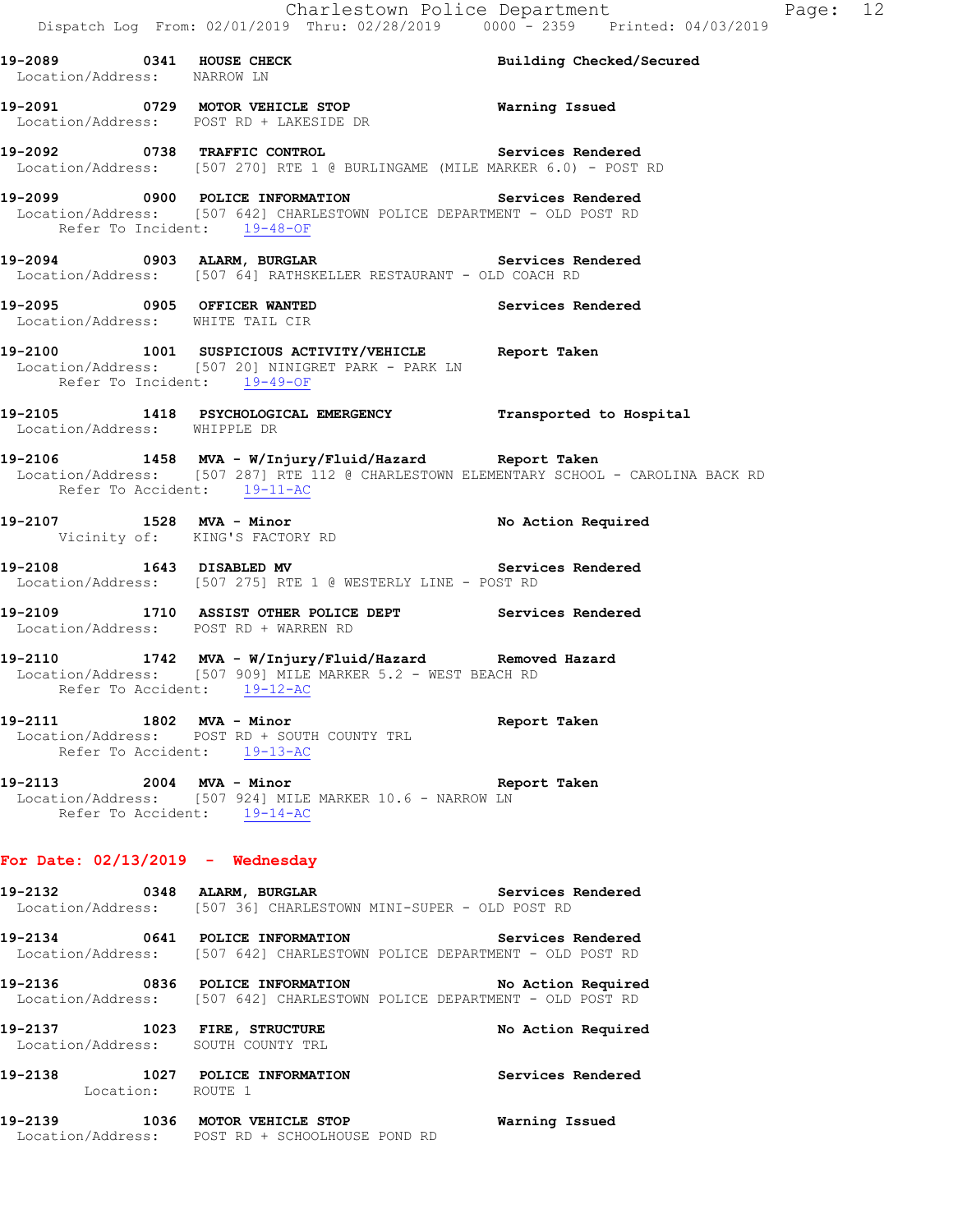**19-2141 1204 OFFICER WANTED Services Rendered**  Location/Address: [507 19] CHARLESTOWN ELEMENTARY SCHOOL - CAROLINA BACK RD

**19-2142 1248 MOTOR VEHICLE STOP Citation Issued**  Location/Address: SOUTH COUNTY TRL + LAURI DR

**19-2143 1434 GENERAL INFORMATION Taken/Refered to Other A** 

**19-2145 1556 MOTOR VEHICLE STOP Warning Issued**  Location/Address: POST RD + LAKESIDE DR

**19-2146 1611 MOTOR VEHICLE STOP Warning Issued**  Location/Address: CROSS MILLS RD + OLD POST RD

**19-2147 1620 MOTOR VEHICLE STOP No Action Required**  Location/Address: POST RD + LAKESIDE DR

**19-2148 1656 MOTOR VEHICLE STOP No Action Required**  Location/Address: SOUTH COUNTY TRL + EAST CHARLES ST

**19-2149 1709 MOTOR VEHICLE STOP Warning Issued**  Location/Address: SOUTH COUNTY TRL + CAROLINA BACK RD

**19-2150 1713 MVA - Minor Report Taken**  Location/Address: SOUTH COUNTY TRL Refer To Accident: 19-15-AC

**19-2151 1719 MOTOR VEHICLE COMPLAINT Arrest(s) Made**  Location/Address: [507 283] RTE 2 @ GIFT BARN - SOUTH COUNTY TRL Refer To Arrest: 19-35-AR Arrest: TUCKER, SAMUEL J Address: 40 TIMBER RIDGE RD CHARLESTOWN, RI Address:<br>Age: Charges: DUI/DRUGS/ALCOHOL/1ST OFFENSE - B.A.C. UNKNOWN Refusal to Submit to Chemical Test - 1st Violation POSSESSION OF SCHEDULE I, II, III, IV, V

### **For Date: 02/14/2019 - Thursday**

**19-2155 0006 MOTOR VEHICLE STOP Citation Issued**  Location/Address: SK LINE - POST RD **19-2162 0049 HOUSE CHECK Building Checked/Secured**  Location/Address: COVE POINT EAST RD **19-2163 0058 HOUSE CHECK Building Checked/Secured**  Location/Address: SHIRLEY DR **19-2164 0110 FOLLOW-UP INVESTIGATION No Action Required**  Location/Address: PEQUOT DR **19-2171 0148 MOTOR VEHICLE STOP Citation Issued**  Location/Address: [507 891] FIRST BAPTIST CHURCH OF CHARLESTOWN - OLD POST RD **19-2177 0232 HOUSE CHECK Building Checked/Secured**  Location/Address: [507 791] 18 WHITE TAIL CIRCLE - WHITE TAIL CIR 19-2181 **0530 FIRE, STRUCTURE 19-2181** Services Rendered Location/Address: [507 257] DUNNS CORNERS FIRE STATION (STATION TWO) - POST RD **19-2184 0849 POLICE INFORMATION Services Rendered**  Location/Address: [507 642] CHARLESTOWN POLICE DEPARTMENT - OLD POST RD **19-2185 1001 SUSPICIOUS ACTIVITY/VEHICLE Building Checked/Secured**  Location/Address: OVERLOOK DR **19-2186 1314 MOTOR VEHICLE STOP Warning Issued**  Location/Address: SOUTH COUNTY TRL + LAURI DR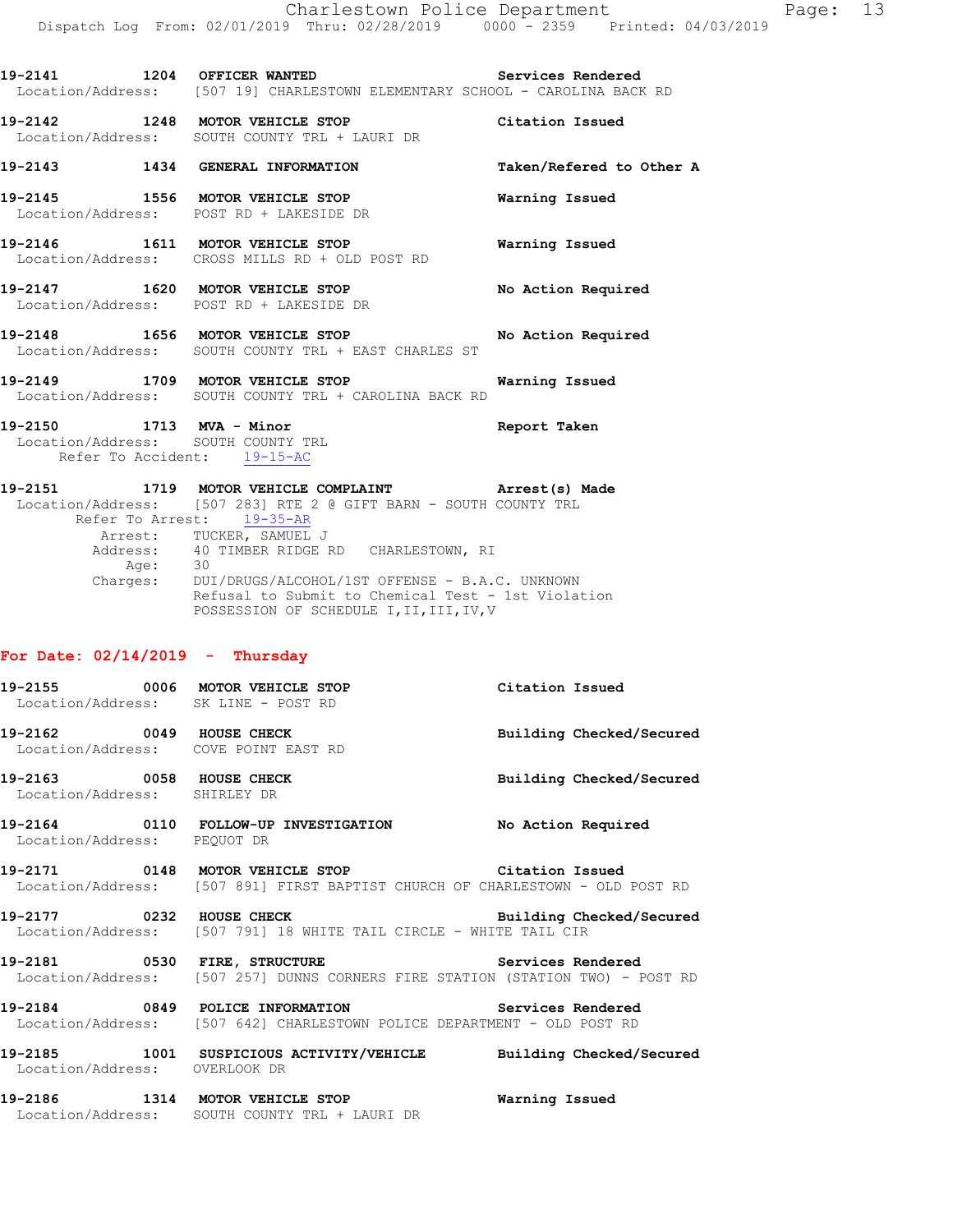**19-2187 1325 ASSIST OTHER POLICE DEPT Services Rendered**  Location/Address: OLD MILL RD **19-2189 1721 MOTOR VEHICLE STOP Arrest(s) Made**  Location/Address: SHANNOCK RD + COLUMBIA HEIGHTS RD Refer To Summons: 19-36-AR Summons: WOLFF, CHARLES W Address: 24 COLONIAL DR WESTERLY, RI Age: 20 Charges: Driving after denial, suspension or revocation of license - 1st Offense **19-2190 1746 MOTOR VEHICLE STOP Warning Issued**  Location/Address: [507 914] MILE MARKER 6.8 - WILDFLOWER RD **19-2191 1755 MOTOR VEHICLE STOP Warning Issued**  Location/Address: [507 909] MILE MARKER 5.2 - WEST BEACH RD

**19-2192 1817 MOTOR VEHICLE STOP Warning Issued**  Location/Address: POST RD + SCHOOLHOUSE POND RD

**19-2194 1857 MOTOR VEHICLE STOP Warning Issued**  Location/Address: POST RD + SCHOOLHOUSE POND RD

**19-2195 1921 MOTOR VEHICLE STOP Citation Issued**  Location/Address: [507 258] RTE 1 @ SOUTH KINGSTOWN LINE (MM 11.4) - POST RD

**19-2196 2135 OFFICER WANTED Report Taken**  Location/Address: OLD SHANNOCK RD Refer To Incident: 19-50-OF

**19-2197 2142 ANIMAL COMPLAINT Services Rendered**  Vicinity of: OLD POST RD

**19-2198 2158 MOTOR VEHICLE STOP Warning Issued**  Location/Address: [507 260] RTE 1 @ GENERAL STANTON - POST RD

**19-2199 2226 MOTOR VEHICLE STOP Warning Issued**  Location/Address: [507 258] RTE 1 @ SOUTH KINGSTOWN LINE (MM 11.4) - POST RD

**19-2200 2228 MOTOR VEHICLE STOP Warning Issued**  Location/Address: SOUTH COUNTY TRL + HONEY LOCUST DR

## **For Date: 02/15/2019 - Friday**

**19-2213 0040 MOTOR VEHICLE STOP Warning Issued**  Location/Address: CAROLINA BACK RD + ROSE CT **19-2215 0101 DOMESTIC/Assault/Diso/Other Report Taken**  Location/Address: TURTLE TRL

Refer To Incident: 19-51-OF

**19-2217 0131 MOTOR VEHICLE STOP Arrest(s) Made**  Location/Address: RUSTY RABBIT - POST RD Refer To Arrest: 19-37-AR Arrest: MCCANN, KEVIN T Address: 22 WINDOVER TURN WESTERLY, RI Age: 61 Charges: DUI OF LIQUOR OR DRUGS-1ST OFFENSE .10-.15

**19-2222 0612 WARRANT ARREST Arrest(s) Made**  Location/Address: [507 642] CHARLESTOWN POLICE DEPARTMENT - OLD POST RD Refer To Arrest: 19-38-AR Arrest: SULLIVAN, TRISHA L<br>Address: 35 TALL TIMBER DR 35 TALL TIMBER DR HOPE VALLEY, RI Age: 24 Charges: DOMESTIC-SIMPLE ASSAULT/BATTERY DOMESTIC-DISORDERLY CONDUCT Refer To Incident: 19-51-OF

**19-2224 0920 LOST/STOLEN LICENSE PLATES Report Taken**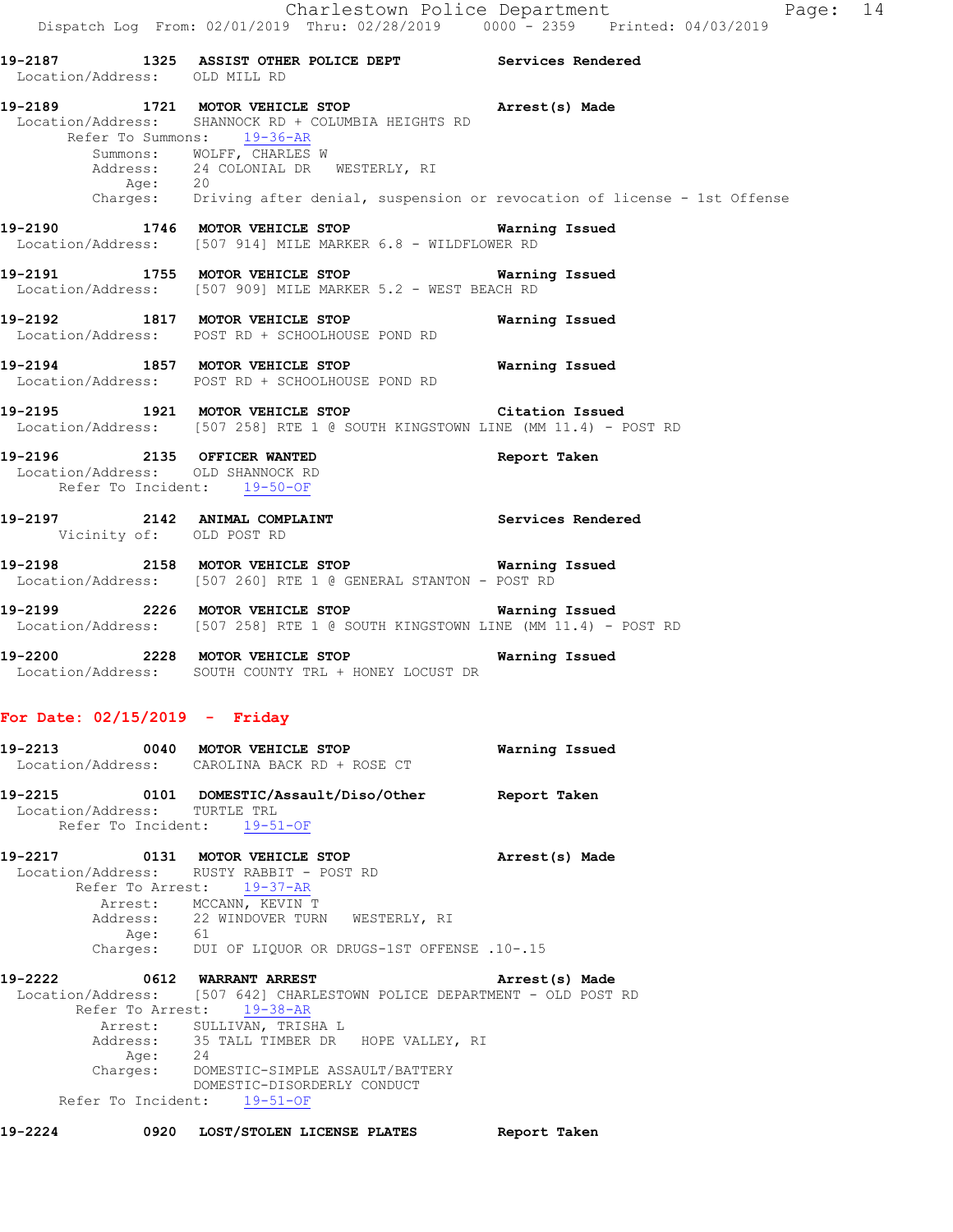Location/Address: SHADY HARBOR DR Refer To Incident: 19-52-OF

- **19-2225 0923 POLICE TRANSPORT Taken/Refered to Other A**  Location/Address: [507 642] CHARLESTOWN POLICE DEPARTMENT - OLD POST RD
- **19-2226 0958 VANDALISM Report Taken**  Location/Address: [507 942] PATRICIA SPRAQUE FOREST PERSERVE - RAILROAD AVE Refer To Incident: 19-53-OF
- **19-2228 1120 SUSPICIOUS ACTIVITY/VEHICLE Unfounded**  Location/Address: CEDAR MEADOWS RD
- **19-2233 1611 MOTOR VEHICLE STOP Warning Issued**  Location/Address: SOUTH COUNTY TRL + WHIPPLE DR
- **19-2235 1637 MOTOR VEHICLE STOP Warning Issued**  Location/Address: [507 269] RTE 1 @ DRIVING RANGE - POST RD
- **19-2236 1643 SUSPICIOUS ACTIVITY/VEHICLE Services Rendered**  Vicinity of: [507 271] RTE 1 @ MICHAEL'S - POST RD
- **19-2239 1755 MOTOR VEHICLE STOP Warning Issued**  Location/Address: POST RD + SCHOOLHOUSE POND RD
- **19-2243 1902 SUSPICIOUS ACTIVITY/VEHICLE Investigated**  Vicinity of: [507 322] WATCHAUG POND STATE BOAT LAUNCH - SANCTUARY RD
- **19-2245 2018 MOTOR VEHICLE STOP No Action Required**  Location/Address: [507 451] SOUTH COUNTY COMMUNITY ACTION - SOUTH COUNTY TRL
- **19-2246 2024 MOTOR VEHICLE STOP Warning Issued**  Vicinity of: POST RD
- **19-2247 2031 MVA W/Injury/Fluid/Hazard Report Taken**  Location/Address: OLD COACH RD + EAST PASQUISETT TRL Refer To Accident: 19-16-AC
- **19-2248 2045 FIRE, OTHER Investigated**  Location/Address: [507 692] PEQUOT DR
- **19-2250 2227 MOTOR VEHICLE STOP Warning Issued**  Location/Address: [507 100] RTE 1 @ FIORES (MILE MARKER 8.0) - POST RD

## **For Date: 02/16/2019 - Saturday**

- **19-2251 0018 OFFICER WANTED Services Rendered**  Location/Address: [507 841] BREACHWAY GRILL - CHARLESTOWN BEACH RD **19-2252 0050 MOTOR VEHICLE STOP Warning Issued**  Location/Address: CHARLESTOWN BEACH RD + EDGEWARE ST **19-2253 0120 MOTOR VEHICLE STOP Citation Issued**  Location/Address: [507 941] DRIVING RANGE - POST RD **19-2258 0156 MOTOR VEHICLE STOP Citation Issued**  Location/Address: MATUNUCK SCHOOLHOUSE RD + RAM ISLAND RD **19-2266 0240 HOUSE CHECK Building Checked/Secured**  Location/Address: SANCTUARY RD **19-2276 0303 HOUSE CHECK Building Checked/Secured**  Location/Address: OLD POST RD
- **19-2277 0535 HOUSE CHECK Building Checked/Secured**  Location/Address: [507 865] ARNOLD FAMILY CABIN - KING'S FACTORY RD
- **19-2282 1007 EMBEZZELMENT/FRAUD/FORGERY Investigated**  Location/Address: [507 243] KRYSTAL PENQUIN MOTEL - POST RD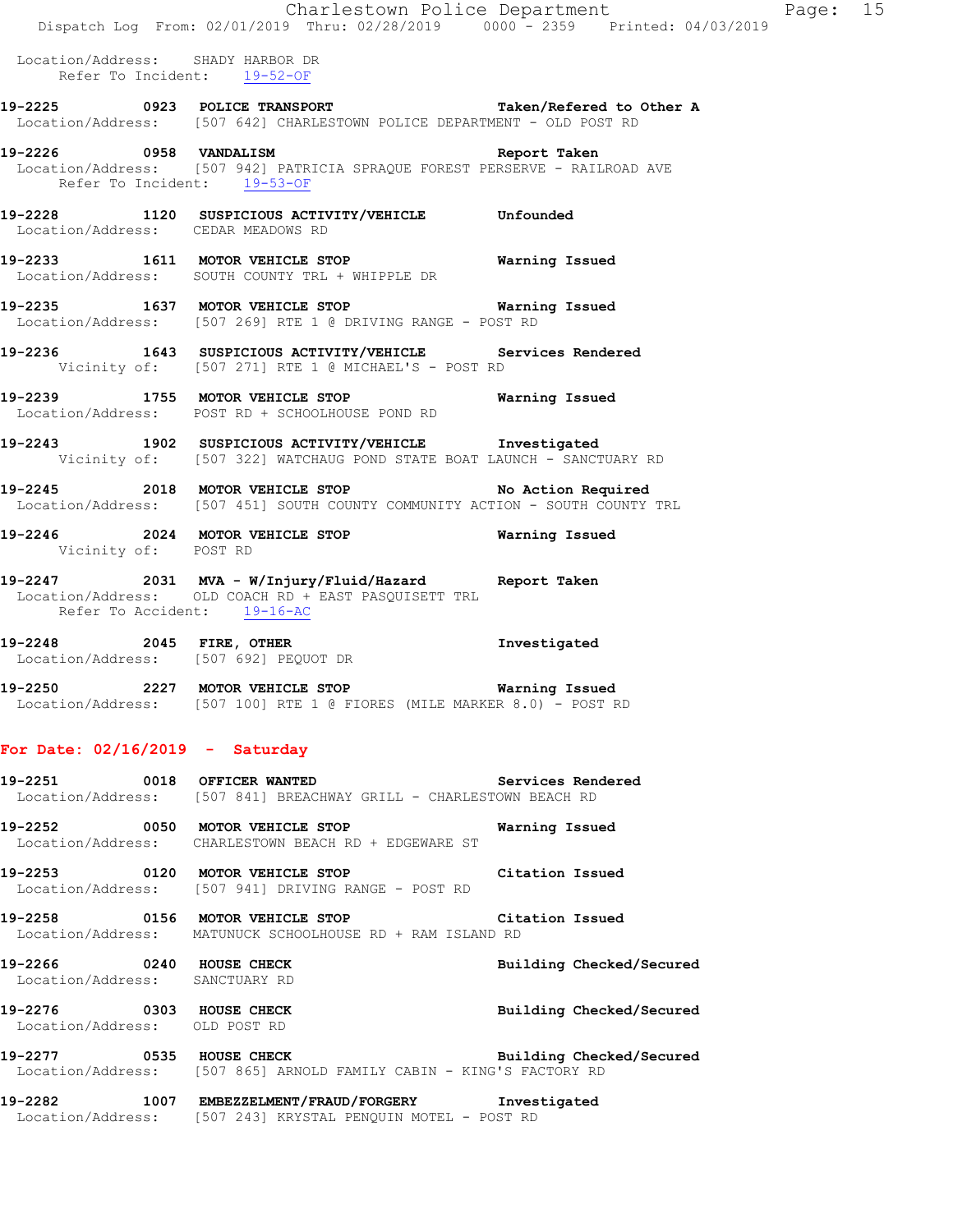**19-2283 1200 TRAFFIC CONTROL No Action Required**  Location/Address: POST RD **19-2284 1211 MOTOR VEHICLE STOP No Action Required** 

Location/Address: [507 261] RTE 1 @ STATE GARAGE (MILE MARKER 9.6) - POST RD

**19-2289 1523 MOTOR VEHICLE STOP Warning Issued**  Location/Address: [507 200] RTE 1 @ PACKAGE STORE - POST RD

**19-2290 1529 MOTOR VEHICLE STOP No Action Required**  Location/Address: [507 258] RTE 1 @ SOUTH KINGSTOWN LINE (MM 11.4) - POST RD

### **19-2292 1556 VIOLATION OF RO/NCO Investigated**  Location/Address: CASTLE ROCK DR Refer To Incident: 19-54-OF

**19-2293 1703 SUSPICIOUS ACTIVITY/VEHICLE Investigated**  Location/Address: [507 893] LARLHAM ESTATE - SOUTH COUNTY TRL

**19-2295 1952 MOTOR VEHICLE STOP No Action Required**  Location/Address: SOUTH COUNTY TRL + NARROW LN

**19-2296 2102 SUSPICIOUS ACTIVITY/VEHICLE Investigated**  Location/Address: CAROLINA BACK RD Refer To Incident: 19-55-OF

**19-2297 2141 MOTOR VEHICLE STOP Warning Issued**  Location/Address: POST RD + PROSSER TRL

**19-2298 2358 MOTOR VEHICLE STOP Warning Issued**  Location/Address: POST RD + KING'S FACTORY RD

# **For Date: 02/17/2019 - Sunday**

|                                      | 19-2299 		 0011 MOTOR VEHICLE STOP 		 Citation Issued<br>Location/Address: POST RD + FALCONE LN                                                              |                                                                                            |
|--------------------------------------|--------------------------------------------------------------------------------------------------------------------------------------------------------------|--------------------------------------------------------------------------------------------|
|                                      | 19-2300 			 0028 MOTOR VEHICLE STOP 				 Citation Issued<br>Vicinity of: [507 929] CHURCHWOODS HOUSING COMPLEX - OLD POST RD                                 |                                                                                            |
|                                      | 19-2306           0056 MOTOR VEHICLE STOP                     Warning Issued<br>Location/Address: [507 258] RTE 1 @ SOUTH KINGSTOWN LINE (MM 11.4) - POST RD |                                                                                            |
|                                      | Location/Address: [507 269] RTE 1 @ DRIVING RANGE - POST RD                                                                                                  |                                                                                            |
| Location/Address: PASTURE LN         | 19-2308 0112 MOTOR VEHICLE STOP <b>WATER WATER</b>                                                                                                           |                                                                                            |
| Location/Address: BUCKEYE BROOK RD   | 19-2309 		 0129 ASSIST OTHER POLICE DEPT Services Rendered                                                                                                   |                                                                                            |
| Refer To Arrest: 19-39-AR<br>Age: 17 | 19-2310 0134 SUSPICIOUS ACTIVITY/VEHICLE Arrest(s) Made<br>Location/Address: CHARLESTOWN MORAINE PRESERVE - KING'S FACTORY RD<br>Juvenile Arrest             |                                                                                            |
|                                      | Charges: POSSESSION OF BEVERAGE-UNDERAGE PERSONS                                                                                                             |                                                                                            |
|                                      | 19-2314 0339 ALARM, BURGLAR COMPARENT PALSE Alarm<br>Location/Address: [507 388] STUMPY POINT LN                                                             |                                                                                            |
|                                      | 19-2319 0411 POLICE INFORMATION Services Rendered<br>Location/Address: [507 642] CHARLESTOWN POLICE DEPARTMENT - OLD POST RD                                 |                                                                                            |
|                                      | 19-2320 0450 SUSPICIOUS ACTIVITY/VEHICLE Investigated                                                                                                        | Location/Address: [507 21] BURLINGAME STATE PARK - CAMPING AREA - BURLINGAME STATE PARK RD |
|                                      | 19-2321 1135 MOTOR VEHICLE STOP                                                                                                                              | Warning Issued                                                                             |

Location/Address: [507 261] RTE 1 @ STATE GARAGE (MILE MARKER 9.6) - POST RD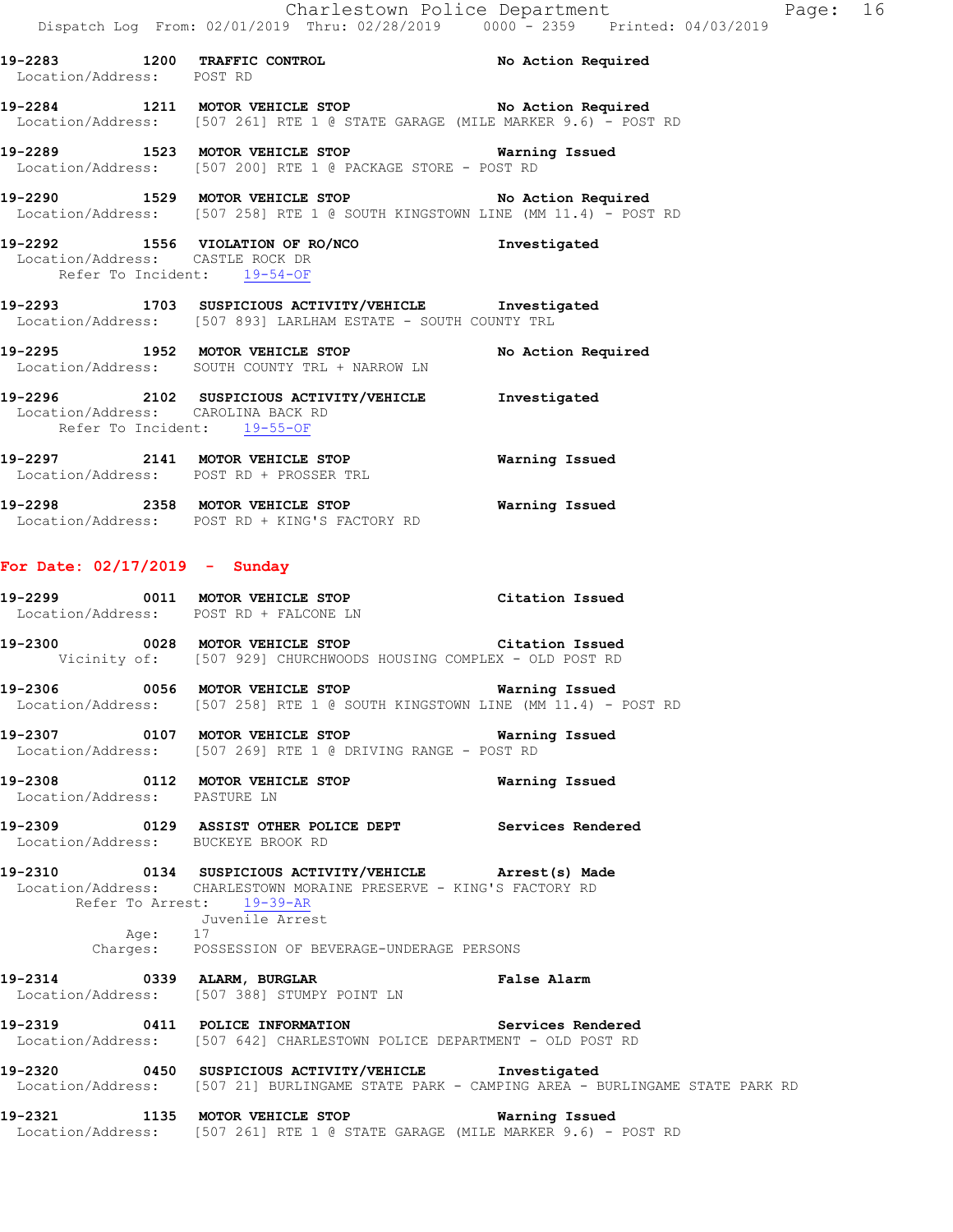**19-2328 1552 MOTOR VEHICLE STOP Warning Issued**  Location/Address: SOUTH COUNTY TRL **19-2329 1611 MOTOR VEHICLE STOP Warning Issued**  Location/Address: SOUTH COUNTY TRL + CAROLINA BACK RD **19-2330 1630 MOTOR VEHICLE STOP Warning Issued**  Location/Address: [507 266] RTE 1 @ WILLOWS - POST RD **19-2331 1640 MOTOR VEHICLE STOP Warning Issued**  Location/Address: [507 303] RTE 1 @ SOUTH SHORE MENTAL HEALTH (MM 9.0) - POST RD **19-2332 1644 MOTOR VEHICLE STOP Warning Issued**  Vicinity of: [507 212] SURFSIDE MOTOR INN - NARROW LN **19-2334 1702 MOTOR VEHICLE STOP Warning Issued**  Location/Address: [507 258] RTE 1 @ SOUTH KINGSTOWN LINE (MM 11.4) - POST RD **19-2335 1727 MOTOR VEHICLE STOP Warning Issued**  Location/Address: [507 261] RTE 1 @ STATE GARAGE (MILE MARKER 9.6) - POST RD **19-2336 1805 MOTOR VEHICLE STOP Warning Issued**  Location/Address: POST RD + PROSSER TRL **19-2337 1825 MOTOR VEHICLE STOP Warning Issued**  Vicinity of: [507 62] OCEAN VIEW MOTEL - POST RD **19-2338 1826 MOTOR VEHICLE STOP No Action Required**  Location/Address: POST RD + WEST BEACH RD

**19-2322 1143 MOTOR VEHICLE STOP Warning Issued** 

**19-2326 1539 MOTOR VEHICLE STOP Warning Issued** 

**19-2327 1544 MOTOR VEHICLE STOP Warning Issued** 

Location/Address: [507 261] RTE 1 @ STATE GARAGE (MILE MARKER 9.6) - POST RD

**19-2324 1309 ASSIST CITIZEN Services Rendered** 

Location/Address: [507 266] RTE 1 @ WILLOWS - POST RD

Location/Address: SOUTH COUNTY TRL + BOTKA DR

Location/Address: BISCUIT CITY RD

**19-2340 1839 MOTOR VEHICLE STOP Warning Issued**  Location/Address: [507 261] RTE 1 @ STATE GARAGE (MILE MARKER 9.6) - POST RD

**19-2345 1956 SUSPICIOUS ACTIVITY/VEHICLE Report Taken**  Location/Address: VERIZON PROPERTY - KING'S FACTORY RD Refer To Incident: 19-56-OF

**19-2346 2003 MOTOR VEHICLE STOP No Action Required**  Location/Address: [507 276] RTE 2 @ RICHMOND LINE - SOUTH COUNTY TRL

**19-2347 2014 MOTOR VEHICLE STOP Warning Issued**  Location/Address: SOUTH COUNTY TRL + SAND PLAIN RD

**19-2349 2040 MOTOR VEHICLE STOP Warning Issued**  Location/Address: [507 607] RTE 1 @ BESTWAY - POST RD

**19-2350 2042 MOTOR VEHICLE STOP Warning Issued**  Location/Address: [507 66] WILLOWS RESORT - POST RD

**19-2351 2343 SUSPICIOUS ACTIVITY/VEHICLE Investigated**  Location/Address: [507 29] ARROWHEAD DENTAL - SOUTH COUNTY TRL

# **For Date: 02/18/2019 - Monday**

**19-2378 1000 MOTOR VEHICLE STOP Arrest(s) Made**  Location/Address: POST RD + MEADOW LN Refer To Summons: 19-40-AR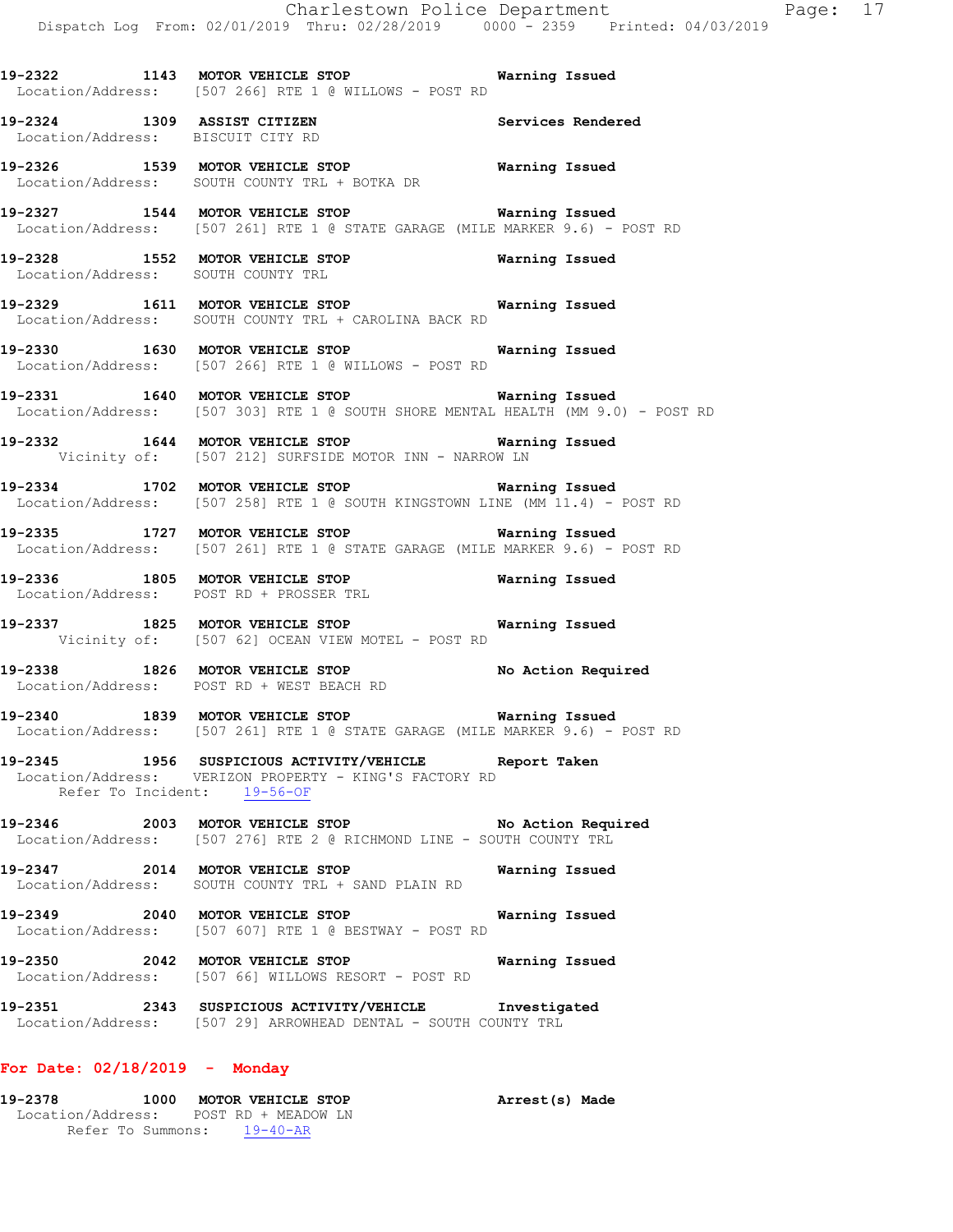Charlestown Police Department The Page: 18 Dispatch Log From: 02/01/2019 Thru: 02/28/2019 0000 - 2359 Printed: 04/03/2019 Summons: HOPKINS, PAUL Address: 5 LINBROOK DR Apt. #3 WARWICK, RI Age: 43 Charges: Driving after denial, suspension or revocation of license - 1st Offense **19-2380 1314 MOTOR VEHICLE STOP Warning Issued**  Location/Address: OLD POST RD + TOWN DOCK RD **19-2381 1317 POLICE INFORMATION Services Rendered**  Location/Address: [507 642] CHARLESTOWN POLICE DEPARTMENT - OLD POST RD **19-2384 1410 MOTOR VEHICLE STOP Warning Issued**  Location/Address: POST RD + WEST BEACH RD **19-2385 1546 MOTOR VEHICLE STOP Arrest(s) Made**  Location/Address: ALTON CAROLINA RD + HILLTOP DR Refer To Summons: 19-41-AR Summons: YORK, AMANDA L Address: 15 SUMMER ST Apt. #3 WESTERLY, RI Age: 31 Charges: Driving after denial, suspension or revocation of license - 1st Offense **19-2386 1614 MOTOR VEHICLE STOP Warning Issued**  Location/Address: [507 266] RTE 1 @ WILLOWS - POST RD **19-2387 1636 MOTOR VEHICLE STOP Warning Issued**  Location/Address: [507 260] RTE 1 @ GENERAL STANTON - POST RD **19-2388 1637 SERVE WARRANT Could Not Locate**  Location/Address: NARROW LN **19-2390 1706 MOTOR VEHICLE STOP Warning Issued**  Location/Address: OLD POST RD + RIDGEWOOD RD **19-2393 1745 MOTOR VEHICLE STOP Warning Issued**  Location/Address: SOUTH COUNTY TRL + EAST CHARLES ST **19-2394 1752 ASSIST CITIZEN Services Rendered**  Location/Address: SOUTH COUNTY TRL **19-2395 1758 MOTOR VEHICLE STOP Warning Issued**  Location/Address: SHANNOCK RD + COLUMBIA HEIGHTS RD **19-2396 1813 MOTOR VEHICLE STOP Warning Issued**  Location/Address: [507 258] RTE 1 @ SOUTH KINGSTOWN LINE (MM 11.4) - POST RD **19-2397 1815 MOTOR VEHICLE STOP Arrest(s) Made**  Location/Address: [507 924] MILE MARKER 10.6 - NARROW LN Refer To Summons: 19-42-AR Summons: BARROGA, PRINCESS M Address: 47 DRUM ROCK AVE WARWICK, RI Age: 32 Charges: Driving after denial, suspension or revocation of license - 2nd Offense **19-2398 1839 MOTOR VEHICLE STOP Warning Issued**  Location/Address: POST RD + KING'S FACTORY RD **19-2399 2055 SUSPICIOUS ACTIVITY/VEHICLE Investigated**  Location/Address: OLD POST RD **For Date: 02/19/2019 - Tuesday 19-2408 0213 HOUSE CHECK No Action Required**  Location/Address: NARROW LN **19-2418 0635 MOTOR VEHICLE STOP Investigated**  Location/Address: POST RD + NARROW LN **19-2419 0827 MOTOR VEHICLE STOP Warning Issued**  Location/Address: [507 287] RTE 112 @ CHARLESTOWN ELEMENTARY SCHOOL - CAROLINA BACK RD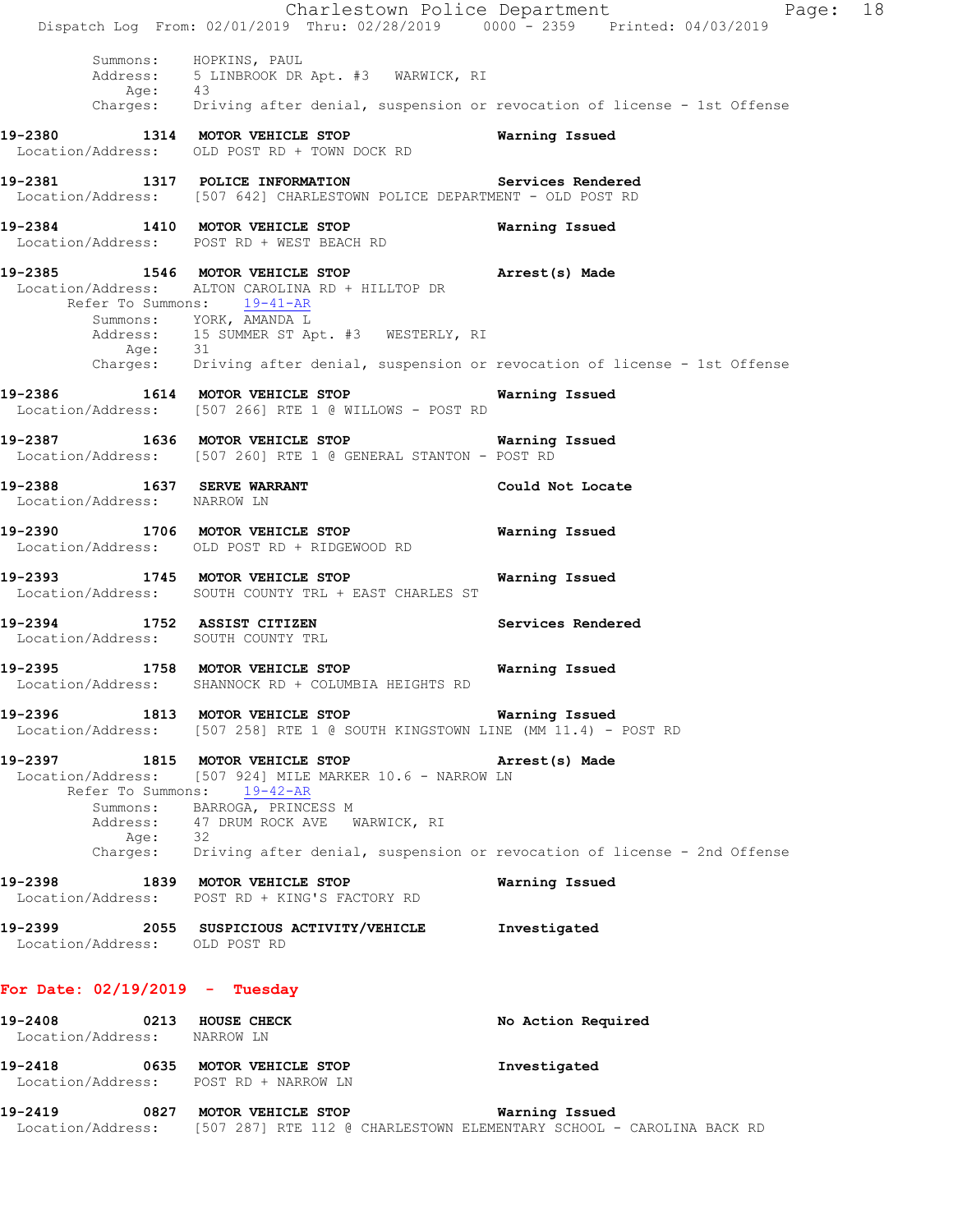Charlestown Police Department Page: 19 Dispatch Log From: 02/01/2019 Thru: 02/28/2019 0000 - 2359 Printed: 04/03/2019 **19-2421 0943 MOTOR VEHICLE STOP Warning Issued**  Location/Address: [507 258] RTE 1 @ SOUTH KINGSTOWN LINE (MM 11.4) - POST RD **19-2422 1120 PSYCHOLOGICAL EMERGENCY Transported to Hospital**  Location/Address: OLD POST RD **19-2423 1148 AIRCRAFT COMPLAINT Services Rendered**  Location/Address: BISCUIT CITY RD **19-2424 1210 PSYCHOLOGICAL EMERGENCY Transported to Hospital**  Location/Address: [507 372] SOUTH SHORE MENTAL HEALTH - OLD POST RD **19-2426 1225 MOTOR VEHICLE STOP Arrest(s) Made**  Location/Address: [507 372] SOUTH SHORE MENTAL HEALTH - OLD POST RD Refer To Summons: 19-43-AR Summons: POULIN, MATTHEW J Address: 183 POTTER HILL RD WESTERLY, RI Age: 24 Charges: Driving after denial, suspension or revocation of license - 2nd Offense **19-2427 1355 ASSIST CITIZEN Services Rendered**  Location/Address: KING TOM DR **19-2429 1527 MOTOR VEHICLE COMPLAINT Services Rendered**  Location/Address: CAROLINA BACK RD + OLD MILL RD **19-2430 1543 MOTOR VEHICLE STOP Warning Issued**  Location/Address: [507 276] RTE 2 @ RICHMOND LINE - SOUTH COUNTY TRL **19-2431 1550 MOTOR VEHICLE STOP Warning Issued**  Location/Address: [507 276] RTE 2 @ RICHMOND LINE - SOUTH COUNTY TRL **19-2432 1556 MOTOR VEHICLE STOP Warning Issued**  Location/Address: NEW BISCUIT CITY RD + SOUTH COUNTY TRL **19-2433 1621 MOTOR VEHICLE STOP Citation Issued**  Vicinity of: BUCKEYE BROOK RD **19-2434 1627 MOTOR VEHICLE STOP Warning Issued**  Location/Address: POST RD + LAKESIDE DR **19-2435 1635 MOTOR VEHICLE STOP Warning Issued**  Location/Address: [507 100] RTE 1 @ FIORES (MILE MARKER 8.0) - POST RD **19-2436 1639 MOTOR VEHICLE STOP Citation Issued**  Location/Address: KING'S FACTORY RD + SHUMANKANUC HILL RD **19-2437 1642 MOTOR VEHICLE STOP Warning Issued**  Location/Address: [507 270] RTE 1 @ BURLINGAME (MILE MARKER 6.0) - POST RD **19-2438 1643 MOTOR VEHICLE COMPLAINT Could Not Locate**  Location/Address: [507 275] RTE 1 @ WESTERLY LINE - POST RD **19-2439 1650 MOTOR VEHICLE STOP Warning Issued**  Location/Address: [507 303] RTE 1 @ SOUTH SHORE MENTAL HEALTH (MM 9.0) - POST RD **19-2440 1652 MOTOR VEHICLE STOP Warning Issued**  Vicinity of: KING'S FACTORY RD + INDIAN CEDAR DR **19-2442 1702 MOTOR VEHICLE STOP Warning Issued**  Location/Address: [507 261] RTE 1 @ STATE GARAGE (MILE MARKER 9.6) - POST RD **19-2443 1707 MOTOR VEHICLE STOP Warning Issued**  Location/Address: KING'S FACTORY RD

**19-2446 1802 SUSPICIOUS ACTIVITY/VEHICLE Unfounded**  Vicinity of: [507 279] RTE 2 @ CHARLESTOWN TOWN HALL - SOUTH COUNTY TRL

**19-2447 1817 SERVE WARRANT Could Not Locate**  Location/Address: BISCUIT CITY RD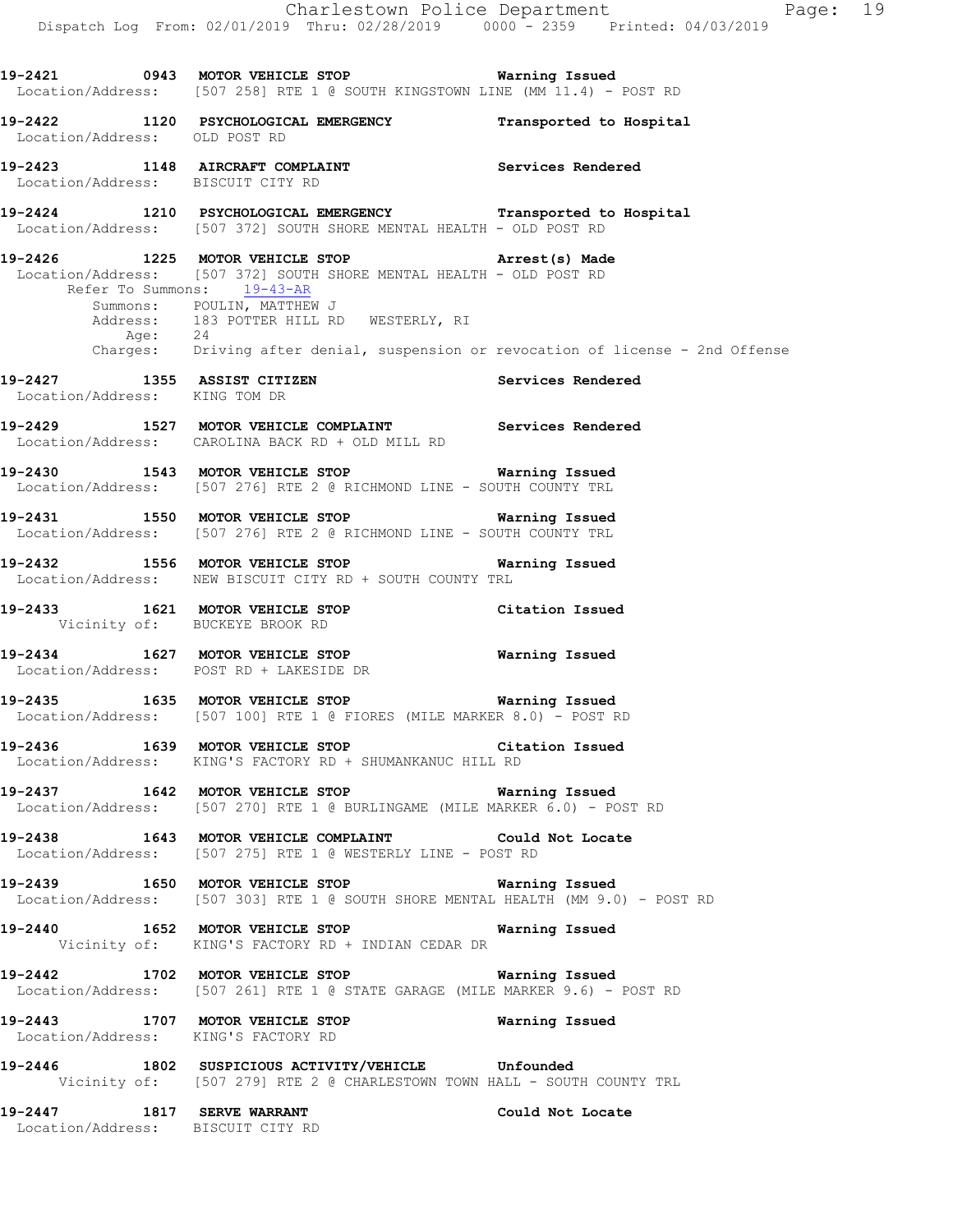**19-2448 1846 SERVE WARRANT Could Not Locate**  Location/Address: BUCKEYE BROOK RD **19-2451 1915 MOTOR VEHICLE STOP Citation Issued**  Location/Address: POST RD + BEND RD **19-2453 2026 MOTOR VEHICLE STOP No Action Required**  Location/Address: [507 269] RTE 1 @ DRIVING RANGE - POST RD **19-2454 2028 MOTOR VEHICLE STOP Warning Issued**  Location/Address: [507 279] RTE 2 @ CHARLESTOWN TOWN HALL - SOUTH COUNTY TRL **19-2458 2212 SUSPICIOUS ACTIVITY/VEHICLE Investigated**  Location/Address: [507 373] CROSS MILLS LIBRARY - OLD POST RD **19-2459 2218 MOTOR VEHICLE STOP Citation Issued**  Vicinity of: [507 212] SURFSIDE MOTOR INN - NARROW LN **19-2462 2339 HOUSE CHECK Building Checked/Secured**  Location/Address: COVE POINT EAST RD **19-2463 2344 HOUSE CHECK Building Checked/Secured**  Location/Address: SHIRLEY DR **For Date: 02/20/2019 - Wednesday 19-2478 0037 HOUSE CHECK Building Checked/Secured**  Location/Address: [507 791] 18 WHITE TAIL CIRCLE - WHITE TAIL CIR **19-2480 0041 HOUSE CHECK Building Checked/Secured**  Location/Address: [507 804] BEAVER LN **19-2483 0058 MOTOR VEHICLE STOP Warning Issued**  Location/Address: [507 853] QUONNY BAIT AND TACKLE - OLD POST RD **19-2488 0301 POLICE INFORMATION Services Rendered**  Location/Address: [507 642] CHARLESTOWN POLICE DEPARTMENT - OLD POST RD **19-2489 0413 MVA - Minor Investigated**  Location/Address: NARROW LN Refer To Accident: 19-17-AC **19-2491 0552 MOTOR VEHICLE STOP Warning Issued**  Location/Address: [507 88] EAST WEST MARKET - POST RD **19-2494 0915 MVA - Minor Report Taken**  Vicinity of: ROSS HILL RD Refer To Accident: 19-18-AC **19-2495 0951 MOTOR VEHICLE STOP Warning Issued**  Location/Address: RTE - POST RD + SOUTH COUNTY TRL **19-2496 1002 MOTOR VEHICLE STOP Warning Issued**  Vicinity of: POST RD + KING'S FACTORY RD **19-2498 1203 WELL BEING CHECK Services Rendered**  Location/Address: [507 64] RATHSKELLER RESTAURANT - OLD COACH RD **19-2500 1301 MVA - W/Injury/Fluid/Hazard Report Taken**  Location/Address: POST RD + ROSS HILL RD Refer To Accident: 19-19-AC **19-2501 1330 MOTOR VEHICLE COMPLAINT Investigated**  Location/Address: OLD SHANNOCK RD **19-2503 1500 NOTIFICATION Services Rendered**  Location/Address: CAYUGA RD

**19-2504 1518 POLICE TRANSPORT Services Rendered**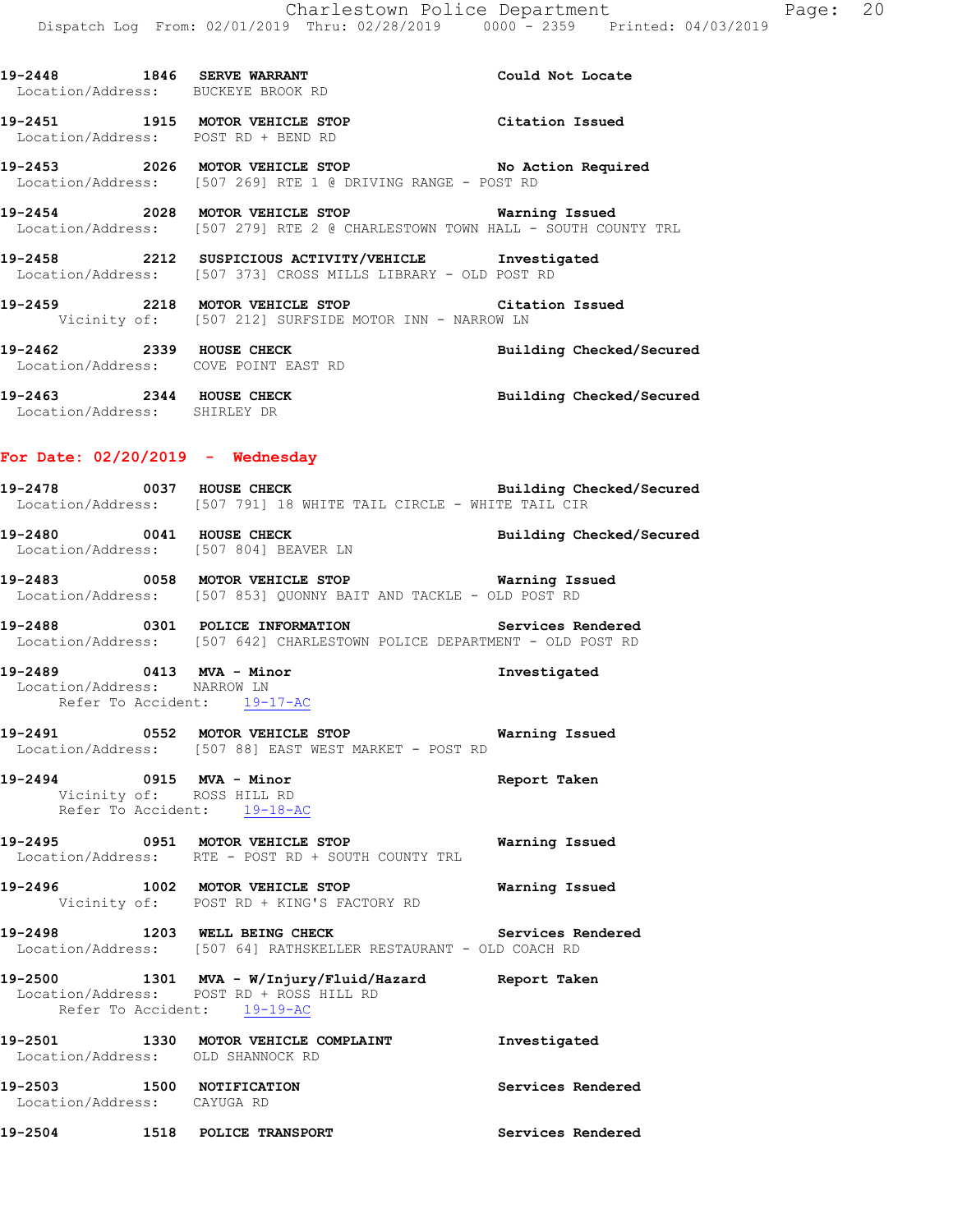|                                                                     | Dispatch Log From: 02/01/2019 Thru: 02/28/2019 0000 - 2359 Printed: 04/03/2019                                                  | Charlestown Police Department<br>Page: 21                                                   |
|---------------------------------------------------------------------|---------------------------------------------------------------------------------------------------------------------------------|---------------------------------------------------------------------------------------------|
|                                                                     | Location/Address: [507 642] CHARLESTOWN POLICE DEPARTMENT - OLD POST RD                                                         |                                                                                             |
|                                                                     | 19-2505 1539 ASSIST CITIZEN Services Rendered<br>Location/Address: GENERAL STANTON LN                                           |                                                                                             |
|                                                                     | 19-2506 1551 MOTOR VEHICLE STOP <b>Warning Issued</b><br>Location/Address: [507 271] RTE 1 @ MICHAEL'S - POST RD                |                                                                                             |
|                                                                     | 19-2507 1559 SERVE WARRANT Could Not Locate<br>Location/Address: BISCUIT CITY RD                                                |                                                                                             |
|                                                                     | 19-2508 1603 MOTOR VEHICLE STOP Citation Issued<br>Location/Address: [507 261] RTE 1 @ STATE GARAGE (MILE MARKER 9.6) - POST RD |                                                                                             |
|                                                                     | 19-2509 1608 MOTOR VEHICLE STOP Citation Issued<br>Location/Address: SOUTH COUNTY TRL + SAND PLAIN RD                           |                                                                                             |
|                                                                     | 19-2510 1632 MOTOR VEHICLE STOP Warning Issued<br>Location/Address: [507 901] GROUP HOME (BY WHIPPLE DRIVE) - SOUTH COUNTY TRL  |                                                                                             |
| Location/Address: NEW BISCUIT CITY RD<br>Refer To Summons: 19-44-AR | 19-2511 1649 MOTOR VEHICLE STOP 19-2511                                                                                         |                                                                                             |
|                                                                     | Summons: FOLEY, BRIERE M<br>Address: 200 CLARKE RD Apt. #207 NARRAGANSETT, RI                                                   | Age: 35<br>Charges: Driving after denial, suspension or revocation of license - 1st Offense |
|                                                                     | 19-2512 1702 MOTOR VEHICLE STOP 6 Warning Issued<br>Location/Address: [507 276] RTE 2 @ RICHMOND LINE - SOUTH COUNTY TRL        |                                                                                             |
|                                                                     | 19-2513 1717 MOTOR VEHICLE STOP Services Rendered<br>Location/Address: POST RD + WEST BEACH RD                                  |                                                                                             |
|                                                                     | 19-2514 1718 MOTOR VEHICLE STOP <b>WATER</b> Warning Issued<br>Location/Address: CHARLESTOWN BEACH RD + BENHAM ST               |                                                                                             |
| Location/Address: BUCKEYE BROOK RD                                  | 19-2516 1805 SERVE WARRANT Could Not Locate                                                                                     |                                                                                             |
|                                                                     | 19-2517 1812 SERVE WARRANT Unfounded<br>Location/Address: [507 365] FAMOUS PIZZA - OLD POST RD                                  |                                                                                             |
|                                                                     | 19-2527 2021 MOTOR VEHICLE STOP Warning Issued<br>Location/Address: [507 270] RTE 1 @ BURLINGAME (MILE MARKER 6.0) - POST RD    |                                                                                             |
|                                                                     | 19-2529 2032 MOTOR VEHICLE STOP<br>Location/Address: SOUTH COUNTY TRL + EAST CHARLES ST                                         | Warning Issued                                                                              |
|                                                                     | 19-2531 2040 MOTOR VEHICLE STOP<br>Location/Address: [507 266] RTE 1 @ WILLOWS - POST RD                                        | Warning Issued                                                                              |
| Location/Address: CEDAR MEADOWS RD<br>Refer To Incident: 19-57-OF   | 19-2532 2047 DOMESTIC/Assault/Diso/Other Services Rendered                                                                      |                                                                                             |
|                                                                     | 19-2533 2107 POLICE TRANSPORT Taken/Refered to Other A<br>Location/Address: [507 275] RTE 1 @ WESTERLY LINE - POST RD           |                                                                                             |
| For Date: $02/21/2019$ - Thursday                                   |                                                                                                                                 |                                                                                             |
|                                                                     | 19-2544 0834 MOTOR VEHICLE STOP<br>Location/Address: POST RD + ROSS HILL RD                                                     | Warning Issued                                                                              |
|                                                                     | 19-2545 0940 MOTOR VEHICLE STOP<br>Vicinity of: ROSS HILL RD + BUCKEYE BROOK RD                                                 | Warning Issued                                                                              |
|                                                                     | 19-2547 0956 POLICE INFORMATION Report Taken<br>$C121$ $CII$ $DII$ $DCHOU$ $DII$ $DCI$ $TCD$ $DID$ $DCHI$ $DIII$                |                                                                                             |

 Location/Address: [507 642] CHARLESTOWN POLICE DEPARTMENT - OLD POST RD Refer To Incident: 19-58-OF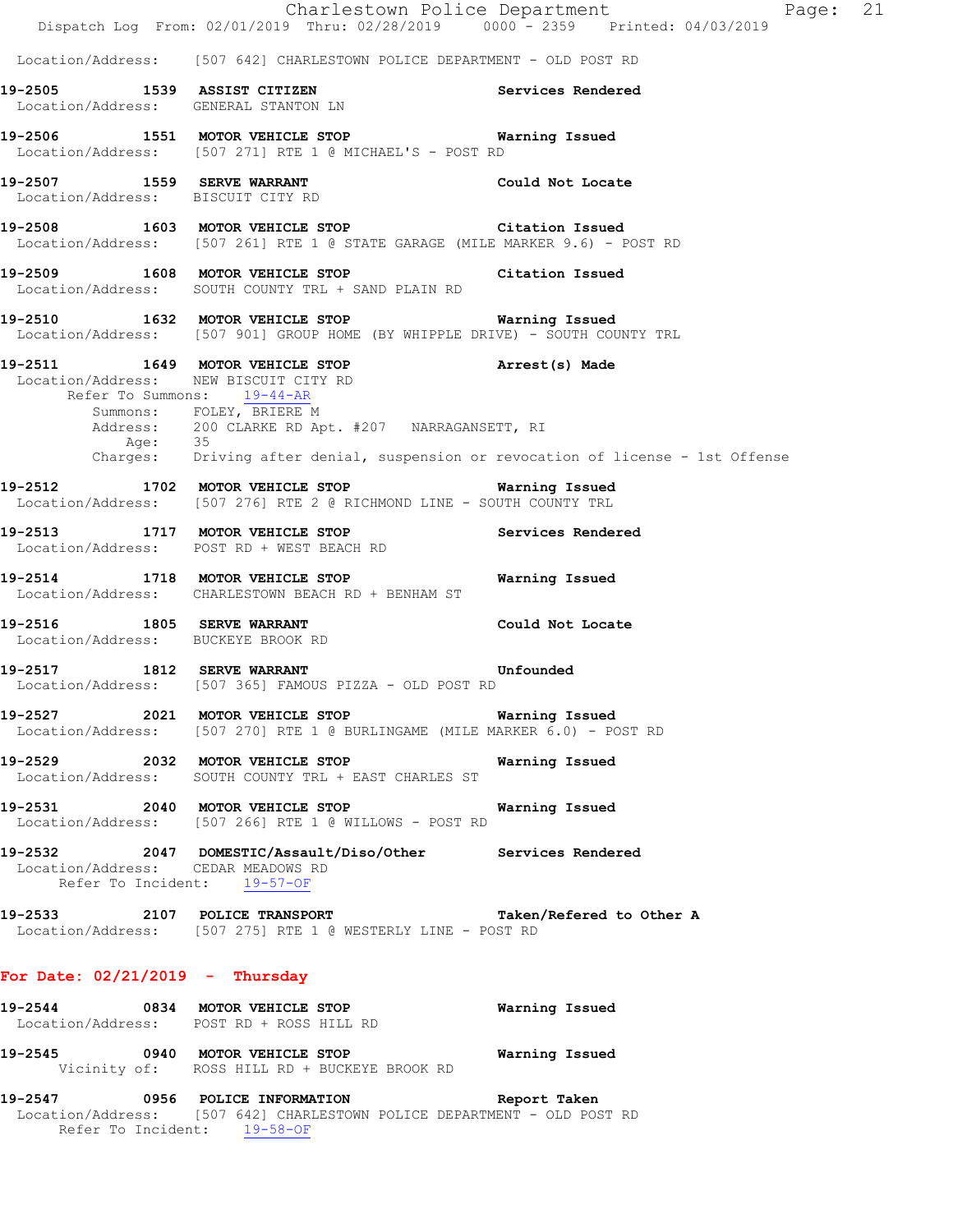| 19-2548 1026 ASSIST OTHER POLICE DEPT                                                                | Investigated                                                                                                                                                                                                                                                                                                                                                                                                                                                                                                                                                                                                                                                                                                                                                                                                                                                                                                                                                                                                                                                                                                                                                                                                |
|------------------------------------------------------------------------------------------------------|-------------------------------------------------------------------------------------------------------------------------------------------------------------------------------------------------------------------------------------------------------------------------------------------------------------------------------------------------------------------------------------------------------------------------------------------------------------------------------------------------------------------------------------------------------------------------------------------------------------------------------------------------------------------------------------------------------------------------------------------------------------------------------------------------------------------------------------------------------------------------------------------------------------------------------------------------------------------------------------------------------------------------------------------------------------------------------------------------------------------------------------------------------------------------------------------------------------|
|                                                                                                      |                                                                                                                                                                                                                                                                                                                                                                                                                                                                                                                                                                                                                                                                                                                                                                                                                                                                                                                                                                                                                                                                                                                                                                                                             |
|                                                                                                      |                                                                                                                                                                                                                                                                                                                                                                                                                                                                                                                                                                                                                                                                                                                                                                                                                                                                                                                                                                                                                                                                                                                                                                                                             |
| Arrest Expunged                                                                                      | Arrest(s) Made                                                                                                                                                                                                                                                                                                                                                                                                                                                                                                                                                                                                                                                                                                                                                                                                                                                                                                                                                                                                                                                                                                                                                                                              |
|                                                                                                      |                                                                                                                                                                                                                                                                                                                                                                                                                                                                                                                                                                                                                                                                                                                                                                                                                                                                                                                                                                                                                                                                                                                                                                                                             |
|                                                                                                      |                                                                                                                                                                                                                                                                                                                                                                                                                                                                                                                                                                                                                                                                                                                                                                                                                                                                                                                                                                                                                                                                                                                                                                                                             |
|                                                                                                      | Warning Issued                                                                                                                                                                                                                                                                                                                                                                                                                                                                                                                                                                                                                                                                                                                                                                                                                                                                                                                                                                                                                                                                                                                                                                                              |
|                                                                                                      |                                                                                                                                                                                                                                                                                                                                                                                                                                                                                                                                                                                                                                                                                                                                                                                                                                                                                                                                                                                                                                                                                                                                                                                                             |
|                                                                                                      |                                                                                                                                                                                                                                                                                                                                                                                                                                                                                                                                                                                                                                                                                                                                                                                                                                                                                                                                                                                                                                                                                                                                                                                                             |
|                                                                                                      |                                                                                                                                                                                                                                                                                                                                                                                                                                                                                                                                                                                                                                                                                                                                                                                                                                                                                                                                                                                                                                                                                                                                                                                                             |
| 19-2565 2350 MOTOR VEHICLE STOP <b>WATER</b> Warning Issued<br>Location/Address: POST RD + NARROW LN |                                                                                                                                                                                                                                                                                                                                                                                                                                                                                                                                                                                                                                                                                                                                                                                                                                                                                                                                                                                                                                                                                                                                                                                                             |
|                                                                                                      | Location/Address: CENTER ST<br>19-2549 1256 MOTOR VEHICLE STOP <b>WATER</b> Warning Issued<br>Location/Address: POST RD + WILDFLOWER RD<br>19-2550 1258 MOTOR VEHICLE STOP <b>WATER WATER</b><br>Location/Address: [507 261] RTE 1 @ STATE GARAGE (MILE MARKER 9.6) - POST RD<br>19-2555 1528 OFFICER WANTED<br>Location/Address: JACOB PERRY DR<br>Refer To Arrest: 19-45-AR<br>19-2556 1639 MOTOR VEHICLE COMPLAINT Could Not Locate<br>Location/Address: [507 360] COUNTRY FOOD MART - SOUTH COUNTY TRL<br>19-2557 1704 MOTOR VEHICLE STOP No Action Required<br>Location/Address: [507 100] RTE 1 @ FIORES (MILE MARKER 8.0) - POST RD<br>19-2559 1749 MOTOR VEHICLE STOP<br>Location/Address: KING'S FACTORY RD + PROSSER TRL<br>19-2560 1801 MOTOR VEHICLE STOP (Arrest(s) Made<br>Location/Address: KING'S FACTORY RD<br>Refer To Summons: 19-46-AR<br>Summons: HUNT, CHAD R<br>Address: 29 PINE TREE RD CHARLESTOWN, RI<br>Age: 37<br>Charges: Driving after denial, suspension or revocation of license - 2nd Offense<br>19-2563 2111 911 CALLS/False/Hang-Ups/Open Investigated<br>Location/Address: WEST BEACH RD<br>19-2564 2317 ALARM, CO DETECTOR False Alarm<br>Location/Address: FOXTROT DR |

# **19-2566 0007 SUSPICIOUS ACTIVITY/VEHICLE Investigated**  Location/Address: PECKHAM HOLLOW RD **19-2568 0106 911 CALLS/False/Hang-Ups/Open False Alarm**  Location/Address: WEST BEACH RD **19-2576 0823 SUSPICIOUS ACTIVITY/VEHICLE Investigated**  Location/Address: NARROW LN **19-2577 0844 MOTOR VEHICLE STOP Warning Issued**  Location/Address: POST RD + SCHOOLHOUSE POND RD **19-2578 0854 PSYCHOLOGICAL EMERGENCY Transported to Hospital**  Location/Address: NARROW LN **19-2579 0914 FOUND/LOST PROPERTY Report Taken**  Location/Address: [507 642] CHARLESTOWN POLICE DEPARTMENT - OLD POST RD Refer To Incident: 19-59-OF **19-2584 1344 MOTOR VEHICLE STOP No Action Required**  Location/Address: [507 261] RTE 1 @ STATE GARAGE (MILE MARKER 9.6) - POST RD **19-2588 1508 POLICE INFORMATION Services Rendered**

 Location/Address: [507 201] KENYON INDUSTRIES - SHERMAN AVE **19-2589 1539 MOTOR VEHICLE STOP Warning Issued** 

Location/Address: SOUTH COUNTY TRL + WIITALA DR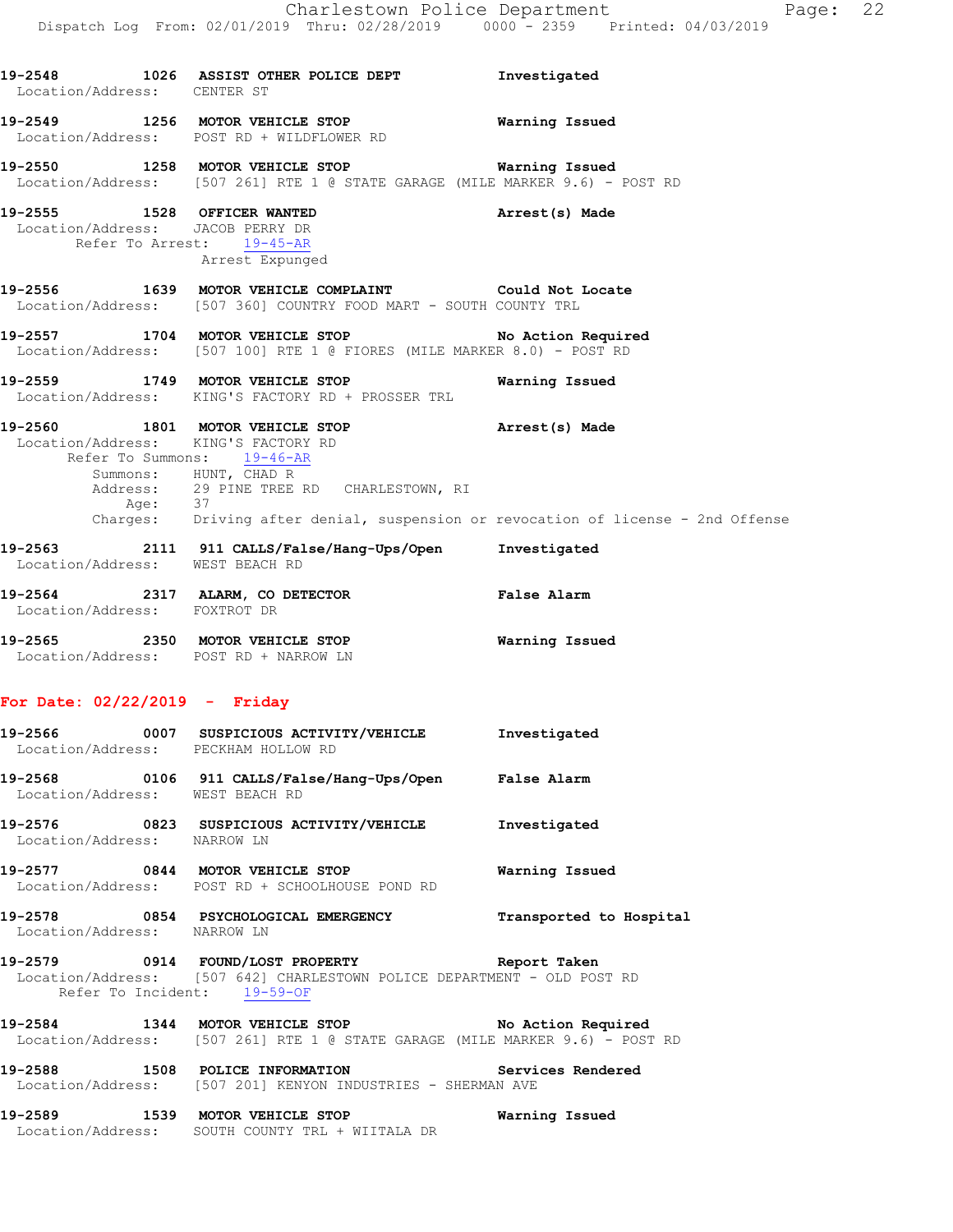**19-2590 1609 ALARM, BURGLAR False Alarm**  Location/Address: [507 585] STEDMAN & KAZOUNIS - CROSSLAND ST **19-2591 1622 SERVE SUMMONS Services Rendered**  Location/Address: [507 699] SHANNOCK RD **19-2592 1633 MOTOR VEHICLE STOP No Action Required**  Location/Address: SOUTH COUNTY TRL + LAURI DR **19-2593 1701 FOLLOW-UP INVESTIGATION Could Not Locate**  Location/Address: JACOB PERRY DR **19-2594 1739 FIRE, STRUCTURE Investigated**  Location/Address: KLONDIKE RD **19-2595 1800 MVA - Minor Report Taken**  Vicinity of: OLD POST RD + NARROW LN Refer To Accident: 19-20-AC **19-2596 1807 OFFICER WANTED Investigated**  Location/Address: NARROW LN **19-2597 1843 DISABLED MV Removed Hazard**  Vicinity of: POST RD + SOUTH COUNTY TRL **19-2598 2055 ANIMAL COMPLAINT Taken to Family/Guardian**  Location/Address: ALTON CAROLINA RD

### **For Date: 02/23/2019 - Saturday**

|                                                                 | 19-2607 		 0121 POLICE TRANSPORT 		 Services Rendered<br>Location/Address: [507 275] RTE 1 @ WESTERLY LINE - POST RD   |                          |
|-----------------------------------------------------------------|------------------------------------------------------------------------------------------------------------------------|--------------------------|
| Location/Address: SANCTUARY RD                                  | 19-2608 0142 HOUSE CHECK                                                                                               | Building Checked/Secured |
|                                                                 | 19-2611 0235 MOTOR VEHICLE STOP<br>Location/Address: SOUTH KINGSTOWN LINE - SHANNOCK RD                                | Warning Issued           |
|                                                                 | 19-2614 0256 MOTOR VEHICLE STOP Citation Issued<br>Location/Address: SOUTH COUNTY TRL + CLARKIN POND RD                |                          |
|                                                                 | 19-2627 0519 HOUSE CHECK<br>Location/Address: [507 526] OLD POST RD                                                    | Building Checked/Secured |
| Refer To Accident: 19-21-AC                                     | 19-2629 1159 MVA - Minor Changes and Report Taken<br>Location/Address: [507 46] WASHINGTON TRUST COMPANY - OLD POST RD |                          |
| Location/Address: STILL WATER RD<br>Refer To Incident: 19-60-OF | 19-2631 1509 LARCENY<br>Location/Address: STILL WATER RD                                                               | Report Taken             |
|                                                                 | 19-2632 1516 MOTOR VEHICLE STOP 6 Warning Issued<br>Location/Address: POST RD + TAMANACO DR                            |                          |
| Location/Address: JACOB PERRY DR                                | 19-2633 1520 FOLLOW-UP INVESTIGATION Services Rendered                                                                 |                          |
|                                                                 | 19-2634 1538 MOTOR VEHICLE STOP<br>Location/Address: SHANNOCK RD + SOUTH COUNTY TRL                                    | Warning Issued           |
|                                                                 | 19-2635 1546 MOTOR VEHICLE STOP<br>Location/Address: SHANNOCK RD + CEDAR MEADOWS RD                                    | Warning Issued           |
|                                                                 | 19-2637 1615 MOTOR VEHICLE STOP 6 Warning Issued<br>Location/Address: [507 266] RTE 1 @ WILLOWS - POST RD              |                          |
|                                                                 | 19-2639 1649 MOTOR VEHICLE STOP                                                                                        | Citation Issued          |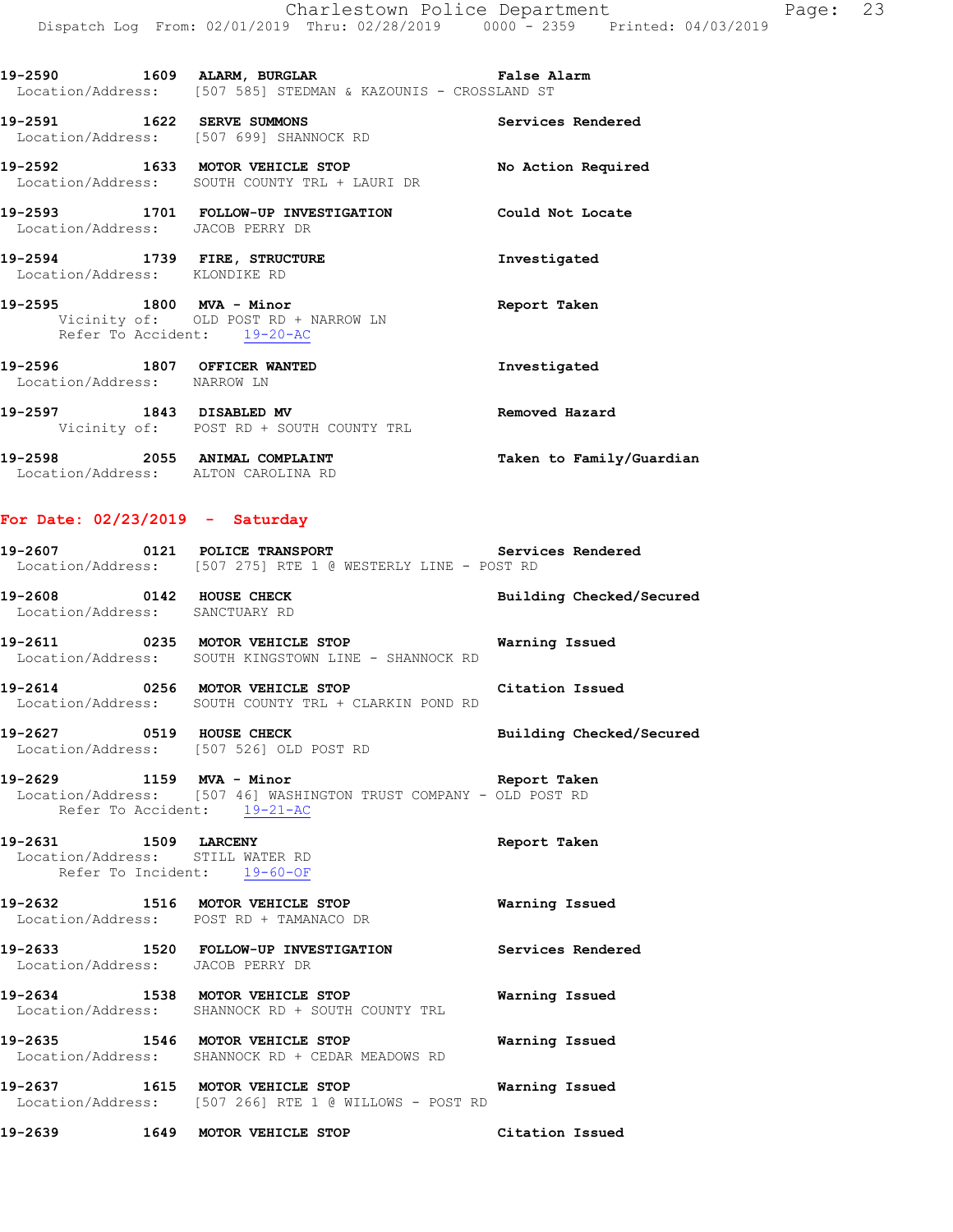|                                                               |                                                                                                                                                      |                                                                                                                              | Charlestown Police Department Page: 24<br>Dispatch Log From: 02/01/2019 Thru: 02/28/2019 0000 - 2359 Printed: 04/03/2019 |  |
|---------------------------------------------------------------|------------------------------------------------------------------------------------------------------------------------------------------------------|------------------------------------------------------------------------------------------------------------------------------|--------------------------------------------------------------------------------------------------------------------------|--|
|                                                               |                                                                                                                                                      | Location/Address: [507 266] RTE 1 @ WILLOWS - POST RD                                                                        |                                                                                                                          |  |
|                                                               |                                                                                                                                                      | 19-2640 1658 ASSIST OTHER POLICE DEPT Services Rendered<br>Location/Address: [507 319] EAST BEACH BACK TRACK - EAST BEACH RD |                                                                                                                          |  |
|                                                               |                                                                                                                                                      | 19-2641 1723 MOTOR VEHICLE STOP No Action Required<br>Location/Address: SOUTH COUNTY TRL + SHANNOCK RD                       |                                                                                                                          |  |
|                                                               |                                                                                                                                                      | 19-2643 1736 MOTOR VEHICLE COMPLAINT No Action Required                                                                      | Location/Address: [507 258] RTE 1 @ SOUTH KINGSTOWN LINE (MM 11.4) - POST RD                                             |  |
|                                                               |                                                                                                                                                      | 19-2644 1912 MOTOR VEHICLE STOP Warning Issued<br>Location/Address: [507 276] RTE 2 @ RICHMOND LINE - SOUTH COUNTY TRL       |                                                                                                                          |  |
|                                                               |                                                                                                                                                      | 19-2649 2001 MOTOR VEHICLE STOP Warning Issued<br>Location/Address: [507 266] RTE 1 @ WILLOWS - POST RD                      |                                                                                                                          |  |
|                                                               |                                                                                                                                                      | 19-2651 2016 MOTOR VEHICLE STOP Warning Issued<br>Location/Address: POST RD + BEND RD                                        |                                                                                                                          |  |
| Location/Address: POST RD                                     |                                                                                                                                                      | 19-2652 2024 MOTOR VEHICLE STOP <b>WARE MARICUS</b>                                                                          |                                                                                                                          |  |
|                                                               |                                                                                                                                                      | 19-2653 2033 SUSPICIOUS ACTIVITY/VEHICLE Investigated<br>Vicinity of: [507 254] GALAPAGOS COLLECTION - OLD POST RD           |                                                                                                                          |  |
| Location/Address: [507 683] SOUTHERN WAY                      |                                                                                                                                                      | 19-2656 2213 POLICE INFORMATION Investigated                                                                                 |                                                                                                                          |  |
| Location/Address: WEST BEACH RD                               |                                                                                                                                                      | 19-2657 2314 FIREWORKS/Possession/Use/Other Could Not Locate                                                                 |                                                                                                                          |  |
|                                                               |                                                                                                                                                      | 19-2658 2344 DISTURBANCE/Music/Noise Investigated<br>Location/Address: [507 76] DOWNEY WEAVER POST - WHIPPLE DR              |                                                                                                                          |  |
| For Date: $02/24/2019$ - Sunday                               |                                                                                                                                                      |                                                                                                                              |                                                                                                                          |  |
| Location/Address: [507 494] OLD MILL RD                       |                                                                                                                                                      |                                                                                                                              | 19-2667 0558 OFFICER WANTED Taken to Family/Guardian                                                                     |  |
|                                                               | Location/Address: POST RD + SCHOOLHOUSE POND RD                                                                                                      | 19-2670 1311 MOTOR VEHICLE STOP                                                                                              | Citation Issued                                                                                                          |  |
|                                                               | Location/Address: POST RD + PROSSER TRL<br>Refer To Summons: 19-47-AR<br>Summons: HALL, PHOEBE F<br>Address: 150 SUTTON ST PROVIDENCE, RI<br>Age: 28 | 19-2671 1324 MOTOR VEHICLE STOP <b>Arrest(s)</b> Made                                                                        | Charges: Driving after denial, suspension or revocation of license - 1st Offense                                         |  |
|                                                               |                                                                                                                                                      | 19-2672 1448 ROAD HAZARD/OBSTRUCTION Removed Hazard<br>Location/Address: [507 924] MILE MARKER 10.6 - NARROW LN              |                                                                                                                          |  |
|                                                               |                                                                                                                                                      | 19-2673 1539 MOTOR VEHICLE STOP Citation Issued<br>Location/Address: [507 276] RTE 2 @ RICHMOND LINE - SOUTH COUNTY TRL      |                                                                                                                          |  |
|                                                               |                                                                                                                                                      | 19-2674 1549 MOTOR VEHICLE STOP 6 Warning Issued<br>Location/Address: [507 276] RTE 2 @ RICHMOND LINE - SOUTH COUNTY TRL     |                                                                                                                          |  |
|                                                               |                                                                                                                                                      | 19-2675 1549 MOTOR VEHICLE STOP<br>Location/Address: [507 924] MILE MARKER 10.6 - NARROW LN                                  | Warning Issued                                                                                                           |  |
|                                                               |                                                                                                                                                      | 19-2676 1600 MOTOR VEHICLE STOP<br>Location/Address: [507 923] MILE MARKER 10.2 - FALCONE LN                                 | Citation Issued                                                                                                          |  |
| 19-2677 1604 POLICE INFORMATION<br>Location/Address: LAURI DR |                                                                                                                                                      |                                                                                                                              | Investigated                                                                                                             |  |
| 19-2678                                                       | 1608 MOTOR VEHICLE STOP                                                                                                                              |                                                                                                                              | Citation Issued                                                                                                          |  |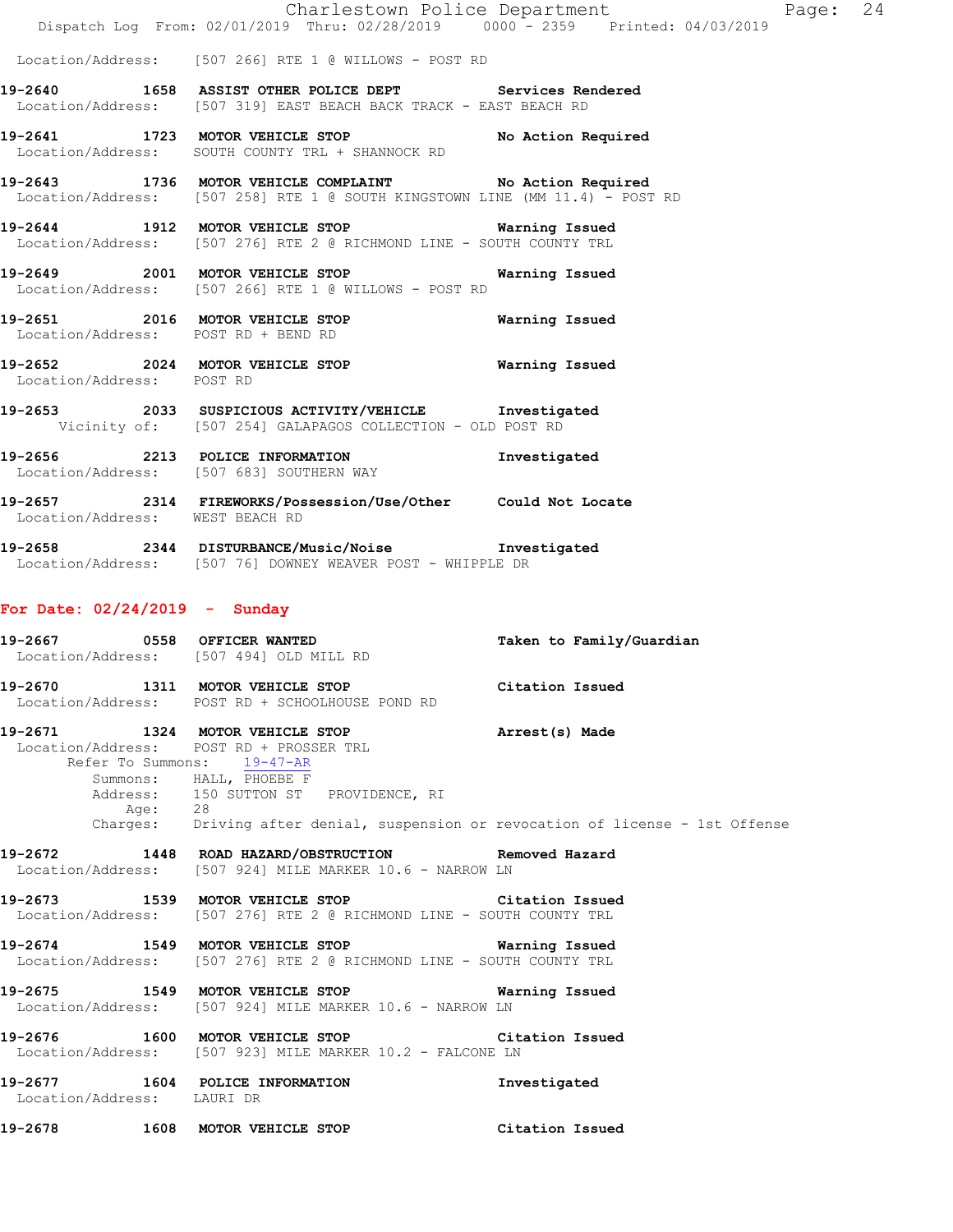|                                                |  |  | Charlestown Police Department |               |  |                     |
|------------------------------------------------|--|--|-------------------------------|---------------|--|---------------------|
| Dispatch Log From: 02/01/2019 Thru: 02/28/2019 |  |  |                               | $0000 - 2359$ |  | Printed: 04/03/2019 |

Page: 25

Location/Address: [507 72] CUMBERLAND FARMS - OLD POST RD

**19-2682 1740 OFFICER WANTED Services Rendered**  Location/Address: [507 45] RIPPY'S LIQUOR MART - SOUTH COUNTY TRL

**19-2684 1814 ALARM, FIRE Services Rendered**  Location/Address: [507 940] 45 MOHEGAN ROAD - MOHEGAN RD

**19-2688 2047 MOTOR VEHICLE STOP Warning Issued**  Location/Address: [507 279] RTE 2 @ CHARLESTOWN TOWN HALL - SOUTH COUNTY TRL

## **For Date: 02/25/2019 - Monday**

- **19-2691 0328 ROAD HAZARD/OBSTRUCTION Services Rendered**  Location/Address: CHARLES AVE + KLONDIKE RD
- **19-2693 0423 FIRE, STRUCTURE Services Rendered**  Location/Address: MOHAWK TRL
- **19-2694 0606 ALARM, BURGLAR Building Checked/Secured**  Location/Address: STARRETT DR
- **19-2696 0753 ALARM, BURGLAR Unfounded**  Location/Address: POST RD
- **19-2698 0955 ALARM, BURGLAR Building Checked/Secured**  Location/Address: [507 76] DOWNEY WEAVER POST - WHIPPLE DR
- **19-2699 1116 POLICE INFORMATION Services Rendered**  Location/Address: FALCONE LN **19-2701 1135 FOUND/LOST PROPERTY Services Rendered**  Vicinity of: ALTON CAROLINA RD
- **19-2702 1147 NOTIFICATION Services Rendered**  Location/Address: FALCONE LN
- **19-2704 1202 FIRE, OTHER Services Rendered**  Location/Address: SAND PLAIN RD
- **19-2705 1232 FIRE, OTHER Services Rendered**  Location/Address: [507 372] SOUTH SHORE MENTAL HEALTH - OLD POST RD
- **19-2706 1238 ROAD HAZARD/OBSTRUCTION Services Rendered**  Location/Address: BUCKEYE BROOK RD
- **19-2707 1244 FIRE, OTHER Services Rendered**  Location/Address: SCAPA FLOW RD
- **19-2709 1340 POLICE INFORMATION Services Rendered**  Location/Address: SHUMANKANUC HILL RD + KING'S FACTORY RD
- **19-2710 1603 ROAD HAZARD/OBSTRUCTION Taken/Refered to Other A**  Location/Address: SHUMANKANUC HILL RD
- **19-2711 1635 MOTOR VEHICLE STOP Warning Issued**  Location/Address: [507 323] NORTH CAMP - BUCKEYE BROOK RD
- **19-2714 1723 TRAFFIC CONTROL Warning Issued**  Location/Address: POST RD + CASTLE ROCK DR
- **19-2716 1809 OFFICER WANTED Investigated**  Location/Address: OLD SHANNOCK RD
- **19-2717 1829 EMBEZZELMENT/FRAUD/FORGERY Report Taken**  Location/Address: [507 642] CHARLESTOWN POLICE DEPARTMENT - OLD POST RD Refer To Incident: 19-64-OF
- **19-2718 1834 FIRE, BRUSH Services Rendered**  Location/Address: KING'S FACTORY RD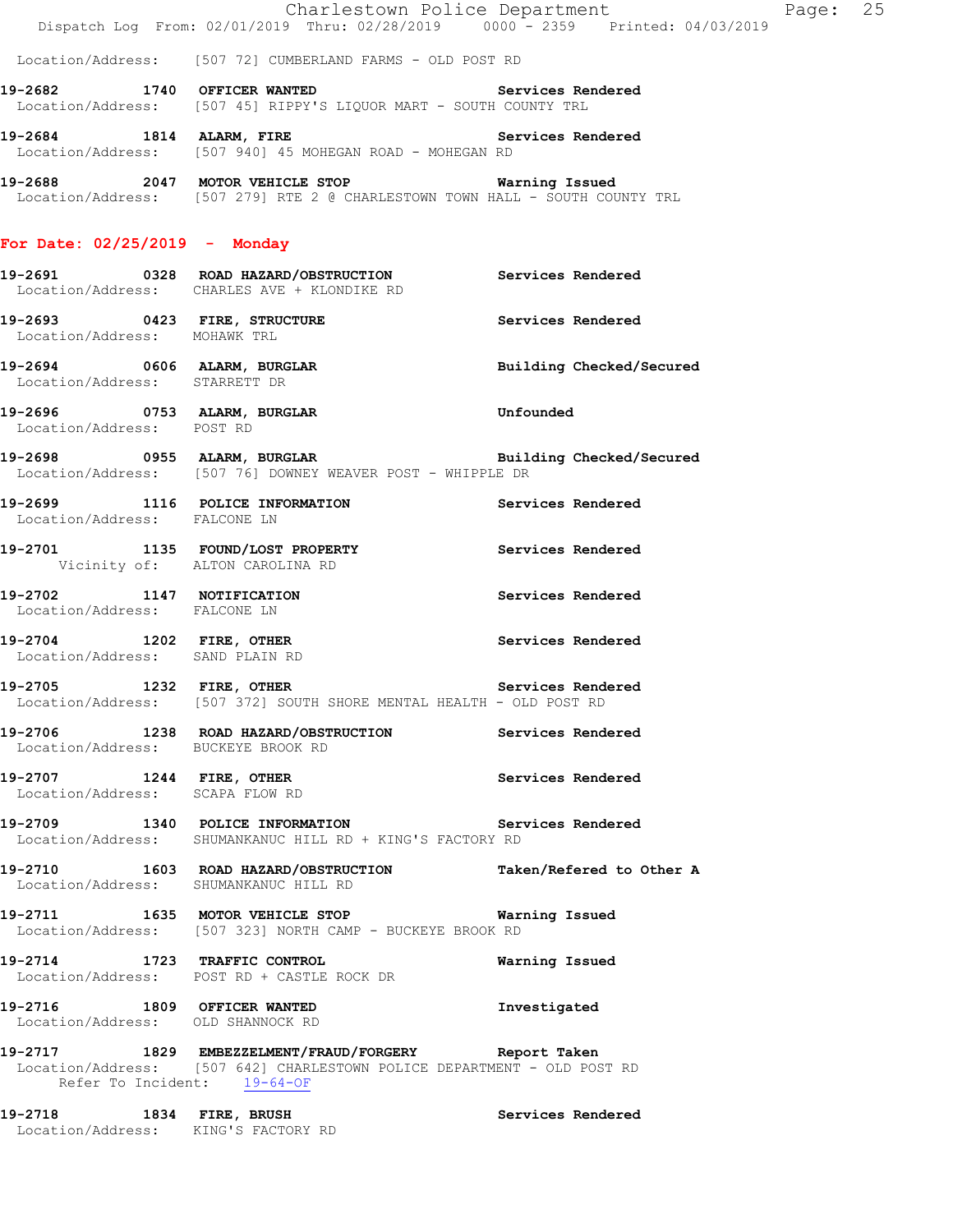|                                                                                         | Dispatch Log From: 02/01/2019 Thru: 02/28/2019 0000 <sup>-</sup> 2359 Printed: 04/03/2019                                                                                                                                                                                                         | Page: 26<br>Charlestown Police Department |
|-----------------------------------------------------------------------------------------|---------------------------------------------------------------------------------------------------------------------------------------------------------------------------------------------------------------------------------------------------------------------------------------------------|-------------------------------------------|
|                                                                                         | 19-2719 1840 PSYCHOLOGICAL EMERGENCY Transported to Hospital<br>Location/Address: [507 435] SOUTH SHORE MENTAL HEALTH CHARLESTOWN HOUS - OLD POST RD                                                                                                                                              |                                           |
|                                                                                         | 19-2720 2115 ALARM, BURGLAR BURGINE Building Checked/Secured Location/Address: [507 76] DOWNEY WEAVER POST - WHIPPLE DR                                                                                                                                                                           |                                           |
|                                                                                         | 19-2721 2135 ALARM, BURGLAR BURGER Building Checked/Secured<br>Location/Address: [507 76] DOWNEY WEAVER POST - WHIPPLE DR                                                                                                                                                                         |                                           |
|                                                                                         | 19-2723 2145 ANIMAL COMPLAINT Services Rendered<br>Location/Address: [507 45] RIPPY'S LIQUOR MART - SOUTH COUNTY TRL                                                                                                                                                                              |                                           |
|                                                                                         | 19-2724 2226 WELL BEING CHECK<br>Location/Address: [507 398] MOHAWK TRL                                                                                                                                                                                                                           | Services Rendered                         |
|                                                                                         | 19-2725 2231 FIRE, OTHER<br>Location/Address: CAROLINA BACK RD                                                                                                                                                                                                                                    | Investigated                              |
| 19-2726 2314 OFFICER WANTED<br>Location/Address: POST RD<br>Refer To Incident: 19-65-OF |                                                                                                                                                                                                                                                                                                   | Investigated                              |
| For Date: $02/26/2019$ - Tuesday                                                        |                                                                                                                                                                                                                                                                                                   |                                           |
| Location/Address: COVE POINT EAST RD                                                    | 19-2732 0012 HOUSE CHECK                                                                                                                                                                                                                                                                          | Building Checked/Secured                  |
| Location/Address: SHIRLEY DR                                                            | 19-2733 0020 HOUSE CHECK                                                                                                                                                                                                                                                                          | Building Checked/Secured                  |
|                                                                                         | 19-2747 0549 MOTOR VEHICLE STOP<br>Location/Address: RUSTY RABBIT - POST RD                                                                                                                                                                                                                       | Citation Issued                           |
|                                                                                         | 19-2748 0558 MOTOR VEHICLE STOP<br>Location/Address: POST RD + SOUTH COUNTY TRL                                                                                                                                                                                                                   | Warning Issued                            |
| Location/Address: FALCONE LN                                                            | 19-2749 0818 FOLLOW-UP INVESTIGATION Services Rendered                                                                                                                                                                                                                                            |                                           |
|                                                                                         | 19-2750 0939 MOTOR VEHICLE STOP<br>Location/Address: [507 923] MILE MARKER 10.2 - FALCONE LN<br>Refer To Summons: 19-48-AR<br>Summons: MCGRAW, BLAKE R<br>Address: 50 DRIFTWOOD DR CHARLESTOWN, RI<br>Age: 22<br>Charges: Driving after denial, suspension or revocation of license - 1st Offense | Arrest(s) Made                            |
| 19-2752 0959 ATTEMPTED SUICIDE                                                          | Location/Address: [507 435] SOUTH SHORE MENTAL HEALTH CHARLESTOWN HOUS - OLD POST RD                                                                                                                                                                                                              | Transported to Hospital                   |
| 19-2753 1057 DISABLED MV                                                                | Location/Address: SOUTH COUNTY TRL + SHANNOCK RD                                                                                                                                                                                                                                                  | Services Rendered                         |
| 19-2754 1102 POLICE INFORMATION<br>Location/Address: RAM ISLAND RD                      |                                                                                                                                                                                                                                                                                                   | Services Rendered                         |
| 19-2756                                                                                 | 1220 ALARM, BURGLAR<br>Location/Address: [507 76] DOWNEY WEAVER POST - WHIPPLE DR                                                                                                                                                                                                                 | Unfounded                                 |
| 19-2758<br>Location/Address:                                                            | 1414 MVA - W/Injury/Fluid/Hazard<br>MATUNUCK SCHOOLHOUSE RD                                                                                                                                                                                                                                       | Services Rendered                         |

**19-2759 1458 OFFICER WANTED Peace Restored**  Location/Address: LAURI DR

**19-2760 1501 POLICE INFORMATION Services Rendered**  Location/Address: [507 201] KENYON INDUSTRIES - SHERMAN AVE

**19-2762 1653 FOLLOW-UP INVESTIGATION Could Not Locate**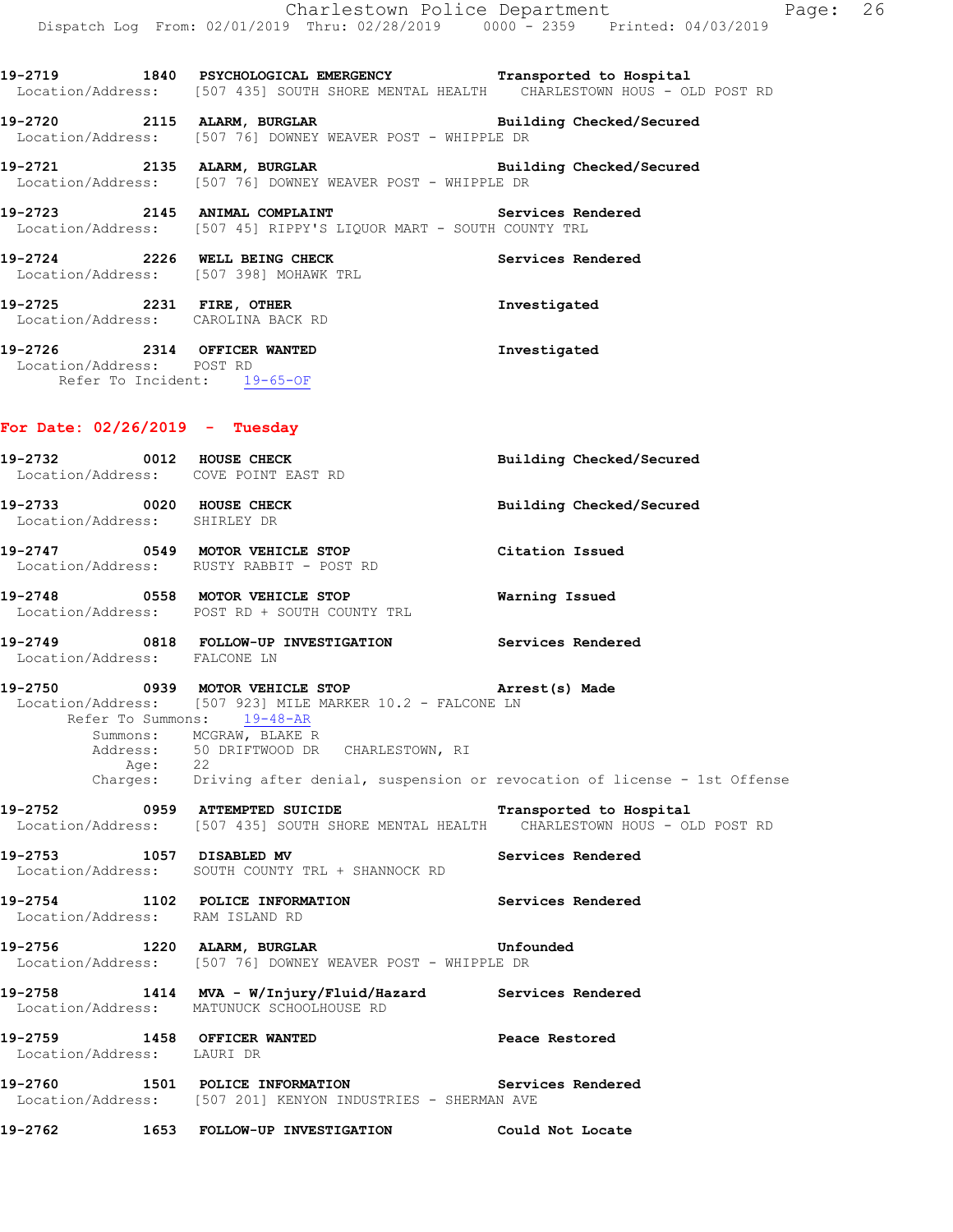|                                    | Charlestown Police Department<br>Dispatch Log From: 02/01/2019 Thru: 02/28/2019 0000 - 2359 Printed: 04/03/2019                                                  |                          | Page: 27 |  |
|------------------------------------|------------------------------------------------------------------------------------------------------------------------------------------------------------------|--------------------------|----------|--|
| Location/Address: OYSTER DR        |                                                                                                                                                                  |                          |          |  |
|                                    | 19-2763 1722 FOLLOW-UP INVESTIGATION Investigated<br>Location/Address: [507 416] MOHEGAN RD                                                                      |                          |          |  |
|                                    | 19-2764 1727 MOTOR VEHICLE STOP Warning Issued<br>Location/Address: SOUTH COUNTY TRL + WHIPPLE DR                                                                |                          |          |  |
|                                    | 19-2765 1728 MOTOR VEHICLE STOP Citation Issued<br>Location/Address: [507 914] MILE MARKER 6.8 - WILDFLOWER RD                                                   |                          |          |  |
|                                    | 19-2766 1817 MOTOR VEHICLE STOP 6 Warning Issued<br>Location/Address: NARROW LN + AUBURN DR                                                                      |                          |          |  |
|                                    | 19-2767 1821 ANIMAL COMPLAINT COMPOSED Unfounded<br>Location/Address: [507 292] RTE 216 @ BRADFORD GUN CLUB - ROSS HILL RD                                       |                          |          |  |
|                                    | 19-2768 1831 DISABLED MV<br>Vicinity of: [507 62] OCEAN VIEW MOTEL - POST RD                                                                                     | Investigated             |          |  |
|                                    | 19-2771 1913 MOTOR VEHICLE STOP 6 Warning Issued<br>Location/Address: SOUTH COUNTY TRL + OLD MILL RD                                                             |                          |          |  |
|                                    | 19-2772 1936 MOTOR VEHICLE STOP 6 Warning Issued<br>Location/Address: POST RD + LAKESIDE DR                                                                      |                          |          |  |
|                                    | 19-2773 2007 ALARM, BURGLAR BURGER Building Checked/Secured<br>Location/Address: [507 36] CHARLESTOWN MINI-SUPER - OLD POST RD                                   |                          |          |  |
|                                    | 19-2774 2022 MOTOR VEHICLE STOP Citation Issued<br>Location/Address: [507 263] RTE 1 @ TOURIST INFO (MILE MARKER 7.6) - POST RD                                  |                          |          |  |
|                                    | 19-2775 2024 MOTOR VEHICLE STOP 6 Warning Issued<br>Vicinity of: [507 29] ARROWHEAD DENTAL - SOUTH COUNTY TRL                                                    |                          |          |  |
| For Date: $02/27/2019$ - Wednesday |                                                                                                                                                                  |                          |          |  |
| Location/Address: OLD COACH RD     | 19-2778 0015 MOTOR VEHICLE COMPLAINT Citation Issued                                                                                                             |                          |          |  |
| Location/Address: SAND PLAIN RD    | 19-2784 0034 MOTOR VEHICLE STOP <b>WATER WATER</b>                                                                                                               |                          |          |  |
|                                    | 19-2796 0135 HOUSE CHECK<br>Location/Address: [507 791] 18 WHITE TAIL CIRCLE - WHITE TAIL CIR                                                                    | Building Checked/Secured |          |  |
|                                    | 19-2798 0139 HOUSE CHECK Building Checked/Secured<br>Location/Address: [507 804] BEAVER LN                                                                       |                          |          |  |
|                                    | 19-2807 0220 FOUND/LOST PROPERTY 1nvestigated<br>Location/Address: [507 72] CUMBERLAND FARMS - OLD POST RD<br>Refer To Incident: 19-67-OF                        |                          |          |  |
|                                    | 19-2809 0403 ALARM, BURGLAR Building Checked/Secured<br>Location/Address: [507 36] CHARLESTOWN MINI-SUPER - OLD POST RD                                          |                          |          |  |
|                                    | 19-2810 0415 MOTOR VEHICLE STOP 6 Warning Issued<br>Location/Address: [507 100] RTE 1 @ FIORES (MILE MARKER 8.0) - POST RD                                       |                          |          |  |
|                                    | 19-2811 0446 ALARM, BURGLAR CHARM False Alarm<br>Location/Address: [507 36] CHARLESTOWN MINI-SUPER - OLD POST RD                                                 |                          |          |  |
|                                    | 19-2812 0748 MVA - W/Injury/Fluid/Hazard Transported to Hospital<br>Location/Address: [507 260] RTE 1 @ GENERAL STANTON - POST RD<br>Refer To Accident: 19-22-AC |                          |          |  |
|                                    | 19-2815 1420 MOTOR VEHICLE STOP 6 Warning Issued                                                                                                                 |                          |          |  |

Location/Address: [507 200] RTE 1 @ PACKAGE STORE - POST RD

**19-2816 1502 TRAFFIC CONTROL Services Rendered**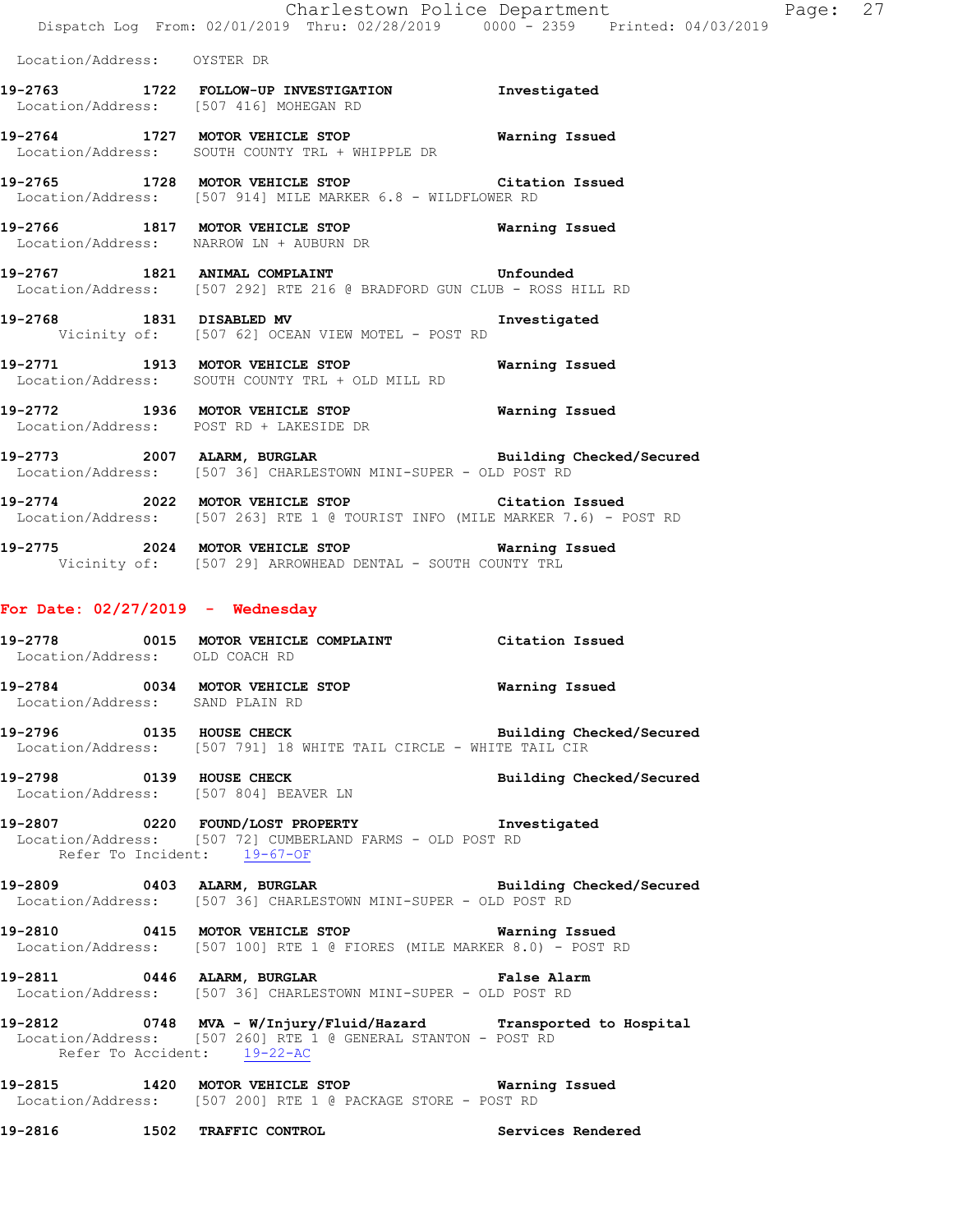|                                                            | Dispatch Log From: 02/01/2019 Thru: 02/28/2019 0000 - 2359 Printed: 04/03/2019                                                    | Charlestown Police Department | Page: 28 |  |
|------------------------------------------------------------|-----------------------------------------------------------------------------------------------------------------------------------|-------------------------------|----------|--|
|                                                            | Location/Address: [507 201] KENYON INDUSTRIES - SHERMAN AVE                                                                       |                               |          |  |
|                                                            | 19-2817 1512 MOTOR VEHICLE STOP <b>Warning Issued</b><br>Location/Address: [507 364] CROTTY AND SONS AUTO BODY - SOUTH COUNTY TRL |                               |          |  |
|                                                            | 19-2818 1536 MOTOR VEHICLE STOP No Action Required<br>Location/Address: [507 45] RIPPY'S LIQUOR MART - SOUTH COUNTY TRL           |                               |          |  |
| Location/Address: PIPER CT                                 | 19-2819 1544 ANIMAL COMPLAINT 19-2819 Report Taken<br>Refer To Incident: 19-68-OF                                                 |                               |          |  |
| Location/Address: OLD COACH RD                             | 19-2821 1607 ROAD HAZARD/OBSTRUCTION Could Not Locate                                                                             |                               |          |  |
| Location/Address: CAROLINA BACK RD                         | 19-2822 1611 ANIMAL COMPLAINT                                                                                                     | Investigated                  |          |  |
| Location/Address: HILLTOP DR                               | 19-2823 1614 ALARM, BURGLAR                                                                                                       | Building Checked/Secured      |          |  |
|                                                            | 19-2824 1832 MOTOR VEHICLE STOP<br>Location/Address: POST RD + TAMANACO DR                                                        | Citation Issued               |          |  |
| 19-2825 1834 COMPLAINT<br>Location/Address: WIITALA DR     |                                                                                                                                   | Investigated                  |          |  |
|                                                            | 19-2826 1902 MOTOR VEHICLE COMPLAINT Could Not Locate<br>Location/Address: [507 100] RTE 1 @ FIORES (MILE MARKER 8.0) - POST RD   |                               |          |  |
|                                                            | 19-2827 2045 MOTOR VEHICLE STOP Warning Issued<br>Location/Address: POST RD + SOUTH COUNTY TRL                                    |                               |          |  |
|                                                            | 19-2828 2055 ALARM, BURGLAR BURGER Building Checked/Secured<br>Location/Address: [507 36] CHARLESTOWN MINI-SUPER - OLD POST RD    |                               |          |  |
|                                                            | 19-2829 2111 MOTOR VEHICLE STOP<br>Location/Address: SAND PLAIN RD + SOUTH COUNTY TRL                                             | Warning Issued                |          |  |
|                                                            | 19-2830 2142 MOTOR VEHICLE STOP 6 Warning Issued<br>Location/Address: SOUTH COUNTY TRL + SAND PLAIN RD                            |                               |          |  |
| 19-2831 2344 HOUSE CHECK                                   | Location/Address: [507 526] OLD POST RD                                                                                           | Building Checked/Secured      |          |  |
| 19-2834 2358 HOUSE CHECK<br>Location/Address: SANCTUARY RD |                                                                                                                                   | Building Checked/Secured      |          |  |
| For Date: $02/28/2019$ - Thursday                          |                                                                                                                                   |                               |          |  |
|                                                            | 19-2840 0024 HOUSE CHECK<br>Location/Address: [507 865] ARNOLD FAMILY CABIN - KING'S FACTORY RD                                   | Building Checked/Secured      |          |  |
| 19-2856 0322 MVA - Minor<br>Location/Address: NARROW LN    | Refer To Accident: 19-23-AC                                                                                                       | Investigated                  |          |  |
|                                                            | 19-2857 0418 ALARM, BURGLAR Building Checked/Secured<br>Location/Address: [507 843] ATLANTIC MEDICAL GROUP - OLD POST RD          |                               |          |  |
|                                                            | 19-2858 0456 MOTOR VEHICLE STOP<br>Location/Address: RUSTY RABBIT - POST RD                                                       | Warning Issued                |          |  |
|                                                            | 19-2859 0740 ANIMAL COMPLAINT<br>Location/Address: ROSS HILL RD + KLONDIKE RD                                                     | Could Not Locate              |          |  |
|                                                            | 19-2861 6801 MOTOR VEHICLE STOP 60 Warning Issued<br>Location/Address: KING'S FACTORY RD + NARRAGANSETT TRL                       |                               |          |  |
|                                                            | 19-2863 1206 EMBEZZELMENT/FRAUD/FORGERY                                                                                           | Investigated                  |          |  |